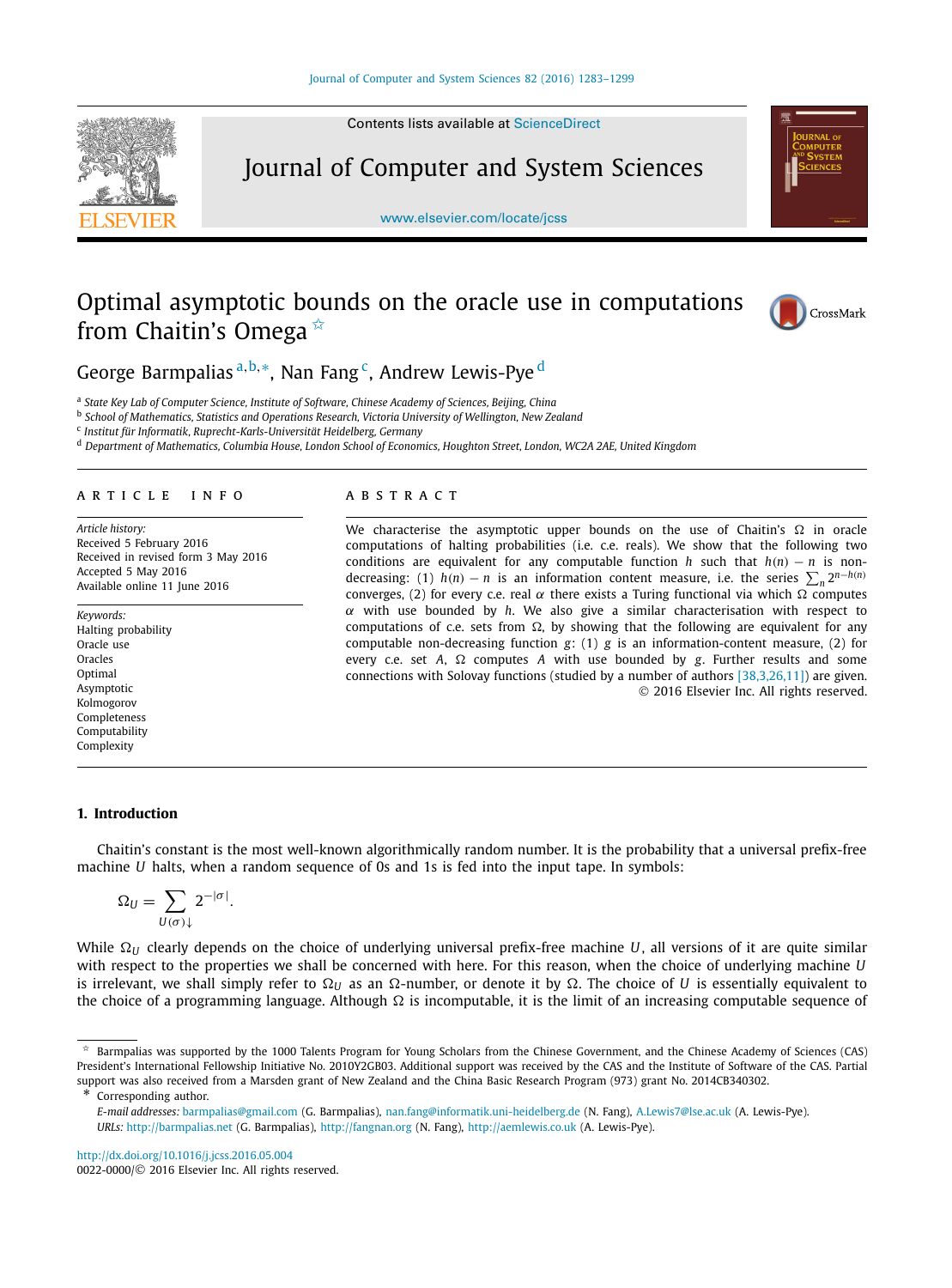<span id="page-1-0"></span>rational numbers. Such reals are known as computably enumerable reals (c.e. reals, a more general class than the c.e. *sets*), and can be viewed as the halting probabilities of (not necessarily universal) prefix-free machines.

The binary expansion of  $\Omega$  is an algorithmically unpredictable sequence of 0s and 1s, which packs a lot of useful information into rather short initial segments. In the words of Charles H. Bennett (also quoted by Martin Gardner in [\[25\]\)](#page-15-0),

[Chaitin's constant] embodies an enormous amount of wisdom in a very small space . . . inasmuch as its first few thousands digits, which could be written on a small piece of paper, contain the answers to more mathematical questions than could be written down in the entire universe. . .

# [Charles H. Bennett [\[5\]\]](#page-15-0)

Being of the same Turing degree,  $\Omega$  may be seen as containing the same information as the halting problem, but it contains this same information in a much more compact way. It is Turing complete, so it computes all c.e. sets and all c.e. reals. As one might expect, given these remarkable properties, it is very hard to obtain initial segments of  $\Omega$ . The modulus of convergence in any monotone computable approximation to  $\Omega$ , for example, dominates all computable functions. Chaitin's incompleteness theorem [\[14\]](#page-15-0) (also independently proved by Muchnik) tells us that any computably axiomatizable theory interpreting Peano arithmetic can determine the value of only finitely many bits of  $\Omega$ . Solovay [\[39\]](#page-16-0) exhibited a specific universal prefix-free machine *U* with respect to which ZFC cannot determine *any* bit of  $\Omega_{U}$ . Despite these extreme negative results, Calude, Dinneen and Shu [\[13,12\]](#page-15-0) computed a finite number of bits for certain versions of  $\Omega$  (i.e. corresponding to certain canonical enumerations of the prefix-free Turing machines).

Given the Turing completeness of  $\Omega$  and the extreme difficulty of obtaining the bits of its binary expansion, it is interesting to consider the lengths of the initial segments of  $\Omega$  that are used in oracle computations of c.e. sets and c.e. reals. How many bits of  $\Omega$ , for example, are needed in order to compute *n* bits of a given c.e. real or a given c.e. set? The goal of this paper is to answer these questions, as well raising and discussing a number of related issues that point to an interesting research direction, with clear connections to contemporary research in algorithmic randomness.

# *1.1. Our main results, in context*

We review some standard notation and terminology. The positions in the binary expansion of a real (to the right of the decimal point) are numbered 1, 2, 3,... from left to right. Given a real  $\alpha$ , we let  $\alpha(t)$  denote the value of the digit of  $\alpha$ at position  $t + 1$  of its binary expansion. We identify infinite binary sequences with binary expansions of reals in [0, 1] and with subsets of the natural numbers  $N$ . Subsets of  $N$  are denoted by upper-case latin letters while lower-case Greek letters are used for the reals in [0*,* 1] (the fact that dyadic rationals have two expansions will not be an issue here). The *use*-function corresponding to an oracle computation of a set *A*, is the function whose value on argument *n* is the length of the initial segment of the oracle tape that is read during the computation of the first *n* bits of *A*. Given  $A \subseteq \mathbb{N}$ , we let *A*  $\upharpoonright$ *n* denote the initial segment of the characteristic function of *A* of length *n*. The *n*-bit prefix of a real number  $\alpha$  is also denoted by  $\alpha$  *[n.* Some background material on algorithmic randomness is given in Section [1.3.](#page-4-0)

**Definition 1.1** *(Use of computations).* Given a function *h*, we say that a set *A* is computable from a set *B* with use bounded by *h* if there exists an oracle Turing machine which, given any *n* and *B*  $\vert_{h(n)}$  in the oracle tape, outputs the first *n* bits of *A*.

Use functions are typically assumed to be nondecreasing. We say that a function  $f : \mathbb{N} \to \mathbb{N}$  is right-c.e. if there is a computable function  $f_0 : \mathbb{N} \times \mathbb{N} \to \mathbb{N}$  which is non-increasing in the second argument and such that  $f(n) = \lim_s f_0(n, s)$  for each *n*. Our results connect use-functions with *information content measures*, as these were defined by Chaitin [\[15\].](#page-15-0) These are right-c.e. functions *f* with the property that  $\sum_i 2^{-f(i)}$  converges. This notion is fundamental in the theory of algorithmic randomness, and is the same as the c.e. discrete semi-measures of Levin [\[30\],](#page-16-0) which were also used in Solomonoff [\[37\].](#page-16-0) For example, prefix-free complexity can be characterised as a minimal information content measure (by [\[15,30\]\)](#page-15-0). Throughout this paper the reader may consider log*n* as a typical example of a computable non-decreasing function  $f$  such that  $\sum_i 2^{-f(i)}$ diverges, and 2 log *n* or  $(\epsilon + 1)$  log *n* for any  $\epsilon > 0$  as an example of a function  $f$  such that  $\sum_i 2^{-f(i)}$  converges.

Our results address computations of (a) c.e. sets and (b) c.e. reals. In a certain sense c.e. reals can be seen as compressed versions of c.e. sets. Indeed, as we explain at the beginning of Section [2,](#page-5-0) a c.e. real  $\alpha$  can be coded into a c.e. set  $X_\alpha$  in such a way that  $X_\alpha$  |2<sup>*n*</sup> can compute  $\alpha$  |<sub>*n*</sub> and  $\alpha$  |<sub>*n*</sub> can compute  $X_\alpha$  |2*<sup>n</sup>*. So it is not surprising that our results for the two cases are analogous. Computations of c.e. sets (from  $\Omega$ ) correspond to use-functions *g* which are information content measures, while computations of c.e. reals correspond to use-functions of the form  $n + g(n)$ , where g is an information content measure.

**Theorem 1.2** *(Computing c.e. reals). Let h be computable and such that*  $h(n) - n$  *is non-decreasing.* 

- (1) If  $\sum_n 2^{n-h(n)}$  converges, then for any  $\Omega$ -number  $\Omega$  and any c.e. real  $\alpha$ ,  $\alpha$  can be computed from  $\Omega$  with use bounded by h.
- (2) If  $\sum_n 2^{n-h(n)}$  diverges then no  $\Omega$ -number can compute all c.e. reals with use h  $+$  **O**(1). In fact, in this case there exist two c.e. reals *such that no c.e. real can compute both of <i>them* with use  $h + \mathbf{0}$  (1).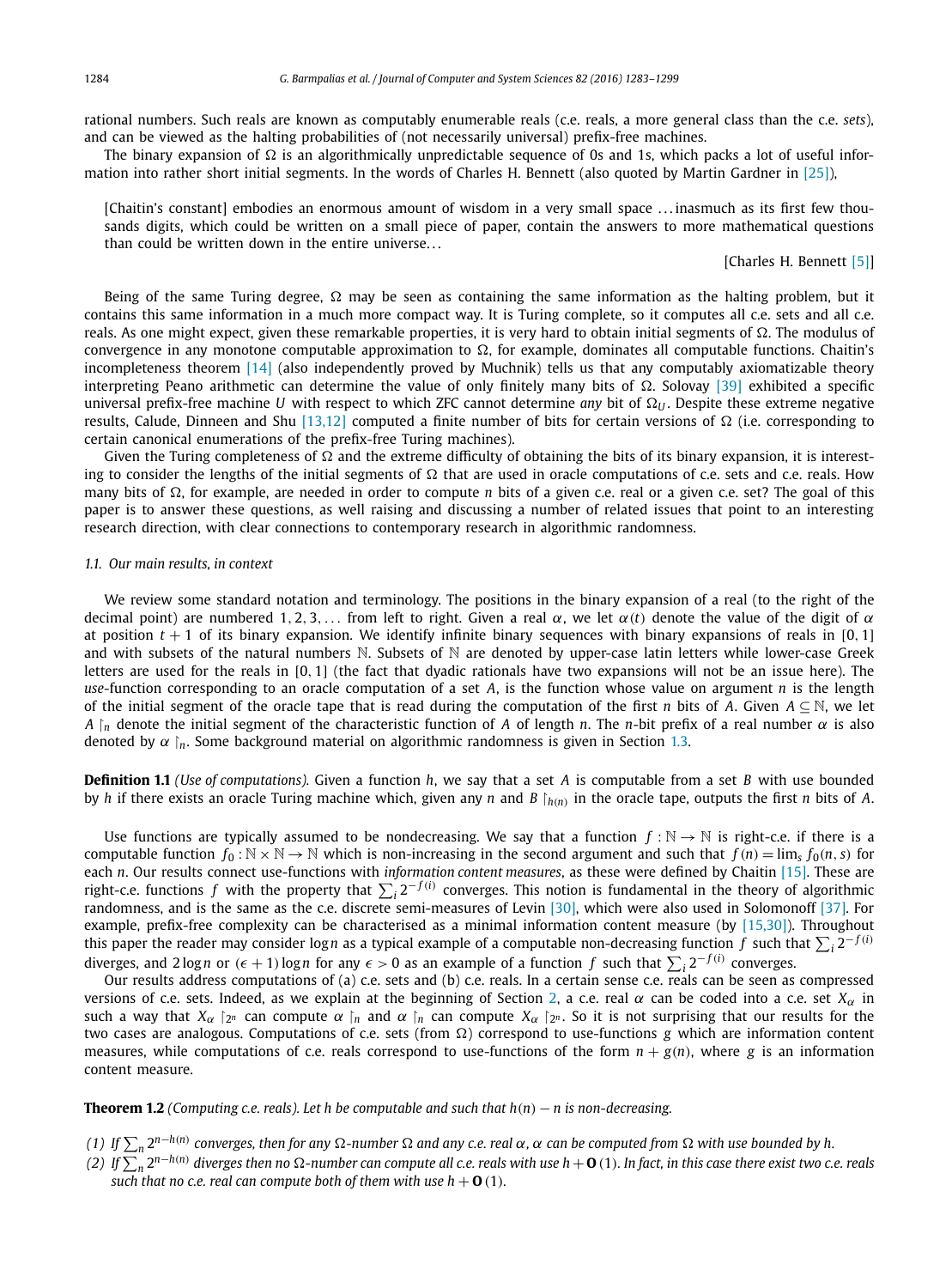<span id="page-2-0"></span>A considerable amount of work has been devoted to the study of computations with use-function  $n \mapsto n + c$  for some constant *c*. Note that these are a specific case of the second clause of [Theorem 1.2.](#page-1-0) These types of reductions are called computably-Lipschitz, and were introduced by Downey, Hirschfeldt and Laforte in [\[20\]](#page-15-0) and have been studied in [\[23,2,7,9,8,10\]](#page-15-0) as well as more recently in [\[4,18,1,31\].](#page-15-0) The second clause of [Theorem 1.2](#page-1-0) generalises the result of Yu and Ding in [\[23\]](#page-15-0) which assumes that  $h(n) = n + O(1)$ . It would be an interesting project to generalise some of the work that has been done for computably-Lipschitz reductions to Turing-reductions with computable use *h* such that  $\sum_i 2^{n-h(n)}$  diverges. We believe that in many cases this is possible. The second clause of [Theorem 1.2](#page-1-0) can be viewed as an example of this larger project.

If, as we discussed earlier, c.e. reals are just compressed versions of c.e. sets, then what are the c.e. sets that correspond to  $\Omega$  numbers? In Section [1.2](#page-3-0) (with the proofs deferred to Section [2\)](#page-5-0) we discuss this duality and point out that the linearlycomplete c.e. sets could be seen as the analogues of  $\Omega$  in the c.e. sets. Recall that the linearly complete c.e. sets are those c.e. sets that compute all c.e. sets with use **O** *(n)*. <sup>1</sup> A natural example of a linearly-complete set is the set of non-random strings,  $\{\sigma | C(\sigma) < |\sigma| \}$  (where  $C(\sigma)$  denotes the plain Kolmogorov complexity of the string  $\sigma$ ) which was introduced by Kolmogorov [\[27\].](#page-16-0) This latter set can be viewed as a set of numbers with respect to the bijection that corresponds to the usual ordering of strings, first by length and then lexicographically. In [\[6\]](#page-15-0) it was shown that a c.e. set *A* is linearly-complete if and only if  $C(A \nvert_n) > log n - c$  for some constant *c* and all *n*.

# **Theorem 1.3** *(Computing c.e. sets). Let g be a computable function.*

- (1) If  $\sum_n 2^{-g(n)}$  converges, then every c.e. set is computable from any  $\Omega$ -number with use g.
- (2) If  $\sum_{n}^{\infty} 2^{-g(n)}$  diverges and g is nondecreasing, then no  $\Omega$ -number can compute all c.e. sets with use g. In fact, in this case, no *linearly complete c.e. set can be computed by any c.e. real with use g.*

Theorem 1.3 is an analogue of [Theorem 1.2](#page-1-0) for computations of c.e. sets from  $\Omega$ . Beyond the apparent analogy, the two theorems are significantly connected. Theorem 1.3 will be used in the proof of [Theorem 1.2,](#page-1-0) and this justifies our approach of studying c.e. reals as compressed versions of c.e. sets.

A natural class of a linearly complete c.e. sets are the halting sets, with respect to a *Kolmogorov numbering*. A numbering *(Me)* of plain Turing machines is a Kolmogorov numbering if there exists a computable function *f* and a machine *U* such that  $U(f(e, n)) \simeq M_e(n)$  for each  $e, n$  (where ' $\simeq$ ' means that either both sides are defined and are equal, or both sides are undefined) and for each *e* the function  $n \mapsto f(e, n)$  is  $\mathbf{O}(n)$ . Kolmogorov numberings, in a sense, correspond to optimal simulations of Turing machines and are the basis for the theory of plain Kolmogorov complexity, and have been studied in [\[33,36\].](#page-16-0)

The following result can be viewed in the context of Solovay functions, which stem from Solovay's work [\[38\]](#page-16-0) on  $\Omega$ -numbers and were extensively studied by Bienvenu and Downey [\[3\],](#page-15-0) Hölzl, Kräling and Merkle [\[26\],](#page-15-0) and Bienvenu, Merkle and Nies [\[11\].](#page-15-0) A Solovay function is a computable information content measure *g* such that ! *<sup>i</sup>* <sup>2</sup>−*g(i)* is 1-random. As we discussed above, every information content measure is an upper bound on prefix-free Kolmogorov complexity (modulo an additive constant). By [\[11\],](#page-15-0) Solovay functions *g* are exactly the computable *tight upper bounds* of the prefix-free complexity function  $n \mapsto K(n)$ , i.e. a computable function g is a Solovay function if and only if  $K(n) \le g(n) + O(1)$  for all n and  $g(n) \le K(n) + \mathbf{O}(1)$  for infinitely many *n*.

**Theorem 1.4** (Solovay functions as tight upper bounds on oracle use). Let g be a nondecreasing computable function such that  $\sum_n 2^{-g(n)}$  converges to a 1-random real. Then a c.e. real is 1-random if and only if it computes the halting problem with respect *to a Kolmogorov numbering with use g.*

This result is another way to see the halting sets with respect to Kolmogorov numberings as analogues of Chaitin's  $\Omega$ in the c.e. sets. Moreover, it gives a characterisation of monotone Solovay functions in terms of the oracle-use for certain computations between c.e. sets and c.e. reals.

Finally we obtain a gap theorem characterising the array computable degrees, in the spirit of Kummer [\[29\].](#page-16-0) Recall from [\[22\]](#page-15-0) that a Turing degree **a** is array computable if there function *f* which is computable from the halting problem with a computable upper bound on the use of the oracle, and which dominates every function *g* which is computable in **a**. Array computable degrees play a significant role in classical computability theory. Kummer showed that they also relate to initial segment complexity. He showed that the initial segment plain complexity  $C(A \mid n)$  of every c.e. set *A* in an array computable degree is bounded above (modulo an additive constant) by any monotone function *f* such that  $\lim_{n} (f(n) - \log n) = \infty$ . On the other hand, he also showed that every array noncomputable degree contains a c.e. set *A* such that  $C(A \mid n)$  is not bounded above by any function *f* such that  $\lim_{n} (2 \log n - f(n)) = \infty$ . This is known as Kummer's gap theorem (see [\[19,](#page-15-0) Section 16.1) since it characterises array computability of the c.e. degrees in terms of a logarithmic gap on the initial

 $<sup>1</sup>$  We note that this is different than what was defined to be linear reducibility in [\[10\],](#page-15-0) which was later more commonly known as computably Lipschitz</sup> reducibility.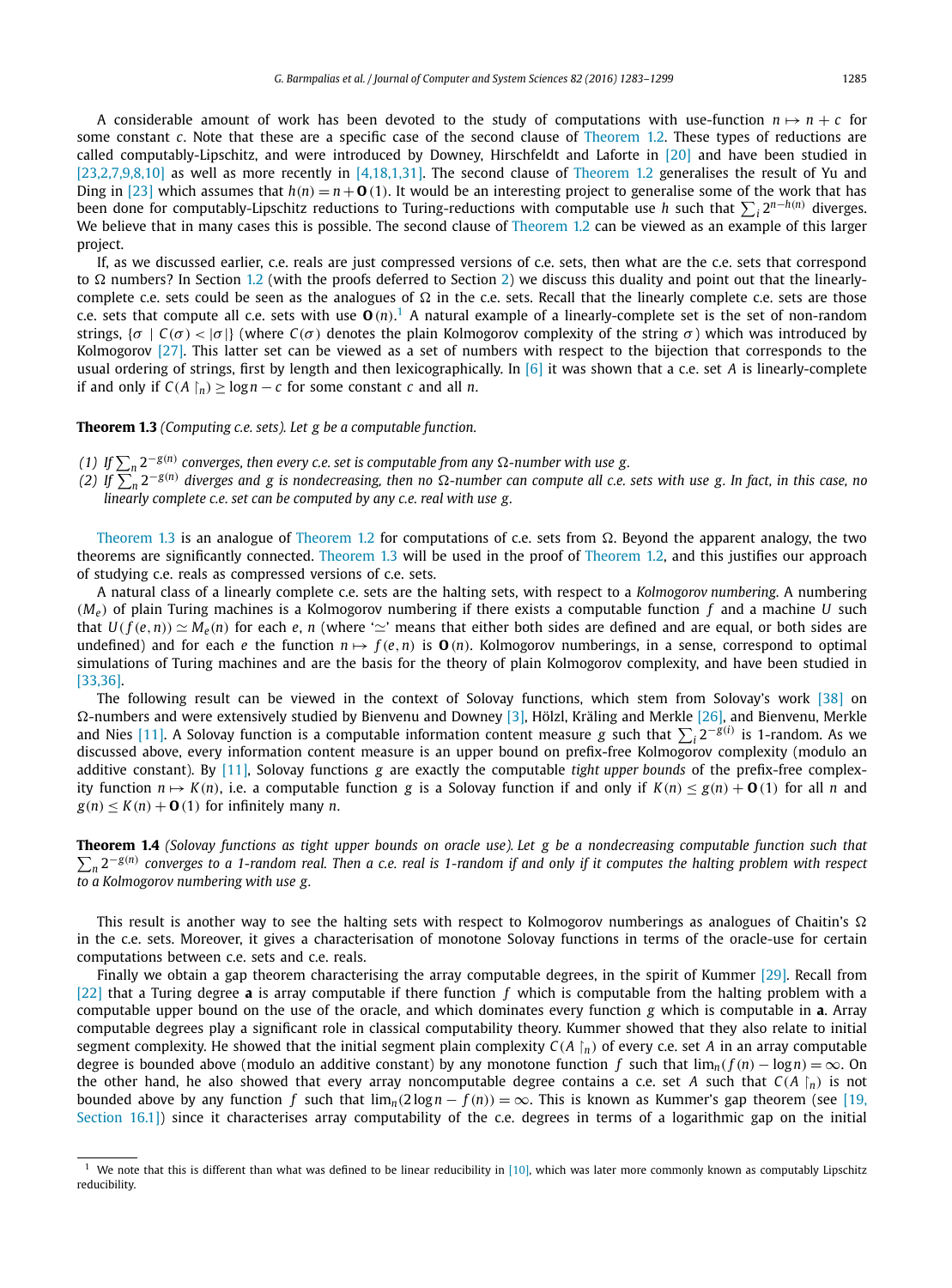<span id="page-3-0"></span>segment plain complexity. The following is another logarithmic gap theorem characterising array computability in the c.e. degrees, but this time the gap refers to the oracle use in computations from Chaitin's omega.

**Theorem 1.5.** Let **a** be a c.e. Turing degree and let  $\Omega$  be (an instance of) Chaitin's halting probability.

- *(1)* If **a** *is array computable, then every real in* **a** *is computable from*  $\Omega$  *with identity use.*
- *(2)* Otherwise there exists a c.e. real in **a** which is not computable from  $\Omega$  with use  $n + \log n$ .

This result is largely a corollary of the work in [4, [Sections 4.2,](#page-15-0) 4.3] applied to the construction in the proof of [Theo](#page-1-0)[rem 1.2](#page-1-0) (1).

#### *1.2. Omega numbers and completeness*

This paper concerns certain aspects of completeness of  $\Omega$ , so it seems appropriate to discuss the completeness of  $\Omega$ a little more generally. The fact that  $\Omega$  computes all c.e. reals is referred to as the *Turing-completeness* of  $\Omega$  (with respect to c.e. reals), and has been known since  $\Omega$  was first defined. Calude and Nies observed in [\[17\]](#page-15-0) that there is a computable bound on the oracle use in computations of c.e. reals and c.e. sets from  $\Omega$ . The results of Section [1.1](#page-1-0) give a sharp characterisation of these computable bounds. It is a reasonable question as to whether  $\Omega$ -numbers can be characterised as the complete c.e. reals with respect to Turing reductions with appropriately bounded use. In terms of the strong reducibilities of classical computability theory, this question has a negative answer. Figueira, Stephan, and Wu showed in [\[24\],](#page-15-0) for example, that there are two  $\Omega$ -numbers which do not have the same truth-table degree. Stephan (see [4, [Section 6\]](#page-15-0) for a proof) showed that given any  $\Omega$ -number, there is another  $\Omega$ -number which is not computable from the first with use  $n + \mathbf{O}(1)$ .

Putting this question aside, there are a number of characterisations of the  $\Omega$ -numbers as the complete elements of the set of c.e. reals with respect to certain (weak) reducibilities relating to algorithmic randomness. Downey, Hirschfeldt and Laforte studied and compared these and other reducibilities in [\[20\],](#page-15-0) and a good presentation of this study can also be found in the monograph of Downey and Hirschfeldt [19, [Chapter](#page-15-0) 9]. One of these reducibilities that pertains to the following discussion is the rK reducibility, denoted by  $A \leq_{rK} B$  which is the relation that  $K(A \mid n \mid B \mid n) = 0$  (1) for all n. We note that by Downey, Hirschfeldt and Laforte [\[20\],](#page-15-0) this relation implies that *A* is computable in *B*, in the sense of Turing oracle computability. The following fact highlights the correspondence between  $\Omega$ -numbers and linearly complete c.e. sets. Here  $K(\Omega)$   $\upharpoonright_n$  | H  $\upharpoonright_{g(n)}$ ) denotes the prefix-free complexity of  $\Omega$   $\upharpoonright_n$  relative to H  $\upharpoonright_{g(n)}$ , and  $K(\Omega)$   $\upharpoonright_n$  | H  $\upharpoonright_{g(n)}$ ) = **O**(1) can be seen as a nonuniform computation of  $\Omega$  from *H* (see Section [1.3](#page-4-0) for definitions relating to complexity).

**Theorem 1.6.** Consider a 1-random c.e. real  $\Omega$ , a c.e. set H, a computable function g and a right-c.e. function  $f$  such that  $\sum_i 2^{-f(i)}$  is *finite.*

- *(i) If*  $K(\Omega \upharpoonright_n | H \upharpoonright_{g(n)}) = \mathbf{0}(1)$  *then*  $2^n = \mathbf{0}(g)$ *.*
- (ii) If  $g = \mathbf{O}(2^n)$  and  $K(\Omega \mid_{n+f(n)} | H \mid_{g(n)}) = \mathbf{O}(1)$  then H is linearly-complete.
- (iii) If  $g = \mathbf{0}$  (n) and  $K(\Omega |_{f(n)}) | H |_{g(n)} = \mathbf{0} (1)$  then H is linearly-complete.
- (iv) If H is linearly-complete then it computes  $\Omega$  (and any c.e. real) with use  $2^{n+\mathbf{O}(1)}$ .

In order to understand this fact better, note that if  $\Omega$  is computed by a c.e. set *H* with computable use *h*, then we have  $K(\Omega \mid n \mid H \mid h(n)) = \mathbf{0}$  (1) for all *n*. So the first clause of Theorem 1.6 says that the tightest use in a computation of  $\Omega$  from a c.e. set is exponential, even when the computation is done non-uniformly. The fourth clause asserts that the linearly-complete c.e. sets achieve this lower bound on the use in computations of  $\Omega$ . In this sense, they can be viewed as analogues of  $\Omega$ . There are more facts supporting this suggestion. In [\[6\],](#page-15-0) for example, it was shown that a c.e. set *H* is linearly complete if and only if  $K(W \mid n \mid H \mid n) = \mathbf{0}$  (1) for all *n* and all c.e. sets *W*. By the basic properties of Kolmogorov complexity, prefix-free complexity in the previous statement and in Theorem 1.6 can be replaced by plain Kolmogorov complexity (e.g. see [\[20\]\)](#page-15-0).

It is also instructive to compare clauses (ii) and (iii) of Theorem 1.6 with an older result of Solovay. For each *n* let  $D_n$  be the set of strings of length at most *n*, in the domain of the universal prefix-free machine. Solovay [\[38\]](#page-16-0) (see [19, [Section 3.13\]\)](#page-15-0) showed that the cardinality of  $D_n$  is proportional to  $2^{n-K(n)}$ , that  $K(\Omega \mid n \mid D_{n+K(n)}) = \mathbf{0}(1)$  and that  $K(D_n \mid \Omega \mid n) = \mathbf{0}(1)$ .

We conclude this section with a brief discussion of some results from Tadaki  $[40]$  which came to our attention only recently. Tadaki's results are incomparable with those presented here, but relate to the results from this paper concerning reductions between  $\Omega$  and c.e. sets (rather than c.e. reals). He considered the problem of how many bits of  $\Omega$  are needed in order to compute the domain of the universal prefix-free machine *U* up to the strings of length *n*; and vice-versa, what is the least number *m* such that, in general, we can compute the first *n* bits of  $\Omega$  from the domain of *U* restricted to the strings of length at most *m*. Tadaki showed that, if we restrict the question to computable use-functions,

- (a) the answer to the first question is given by the computable functions of the type  $n f(n)$  such that  $\sum_n 2^{-f(n)}$  is finite.
- (b) the answer to the second question is given by the computable functions of the type  $n + f(n)$  such that  $\sum_n 2^{-f(n)}$  is finite.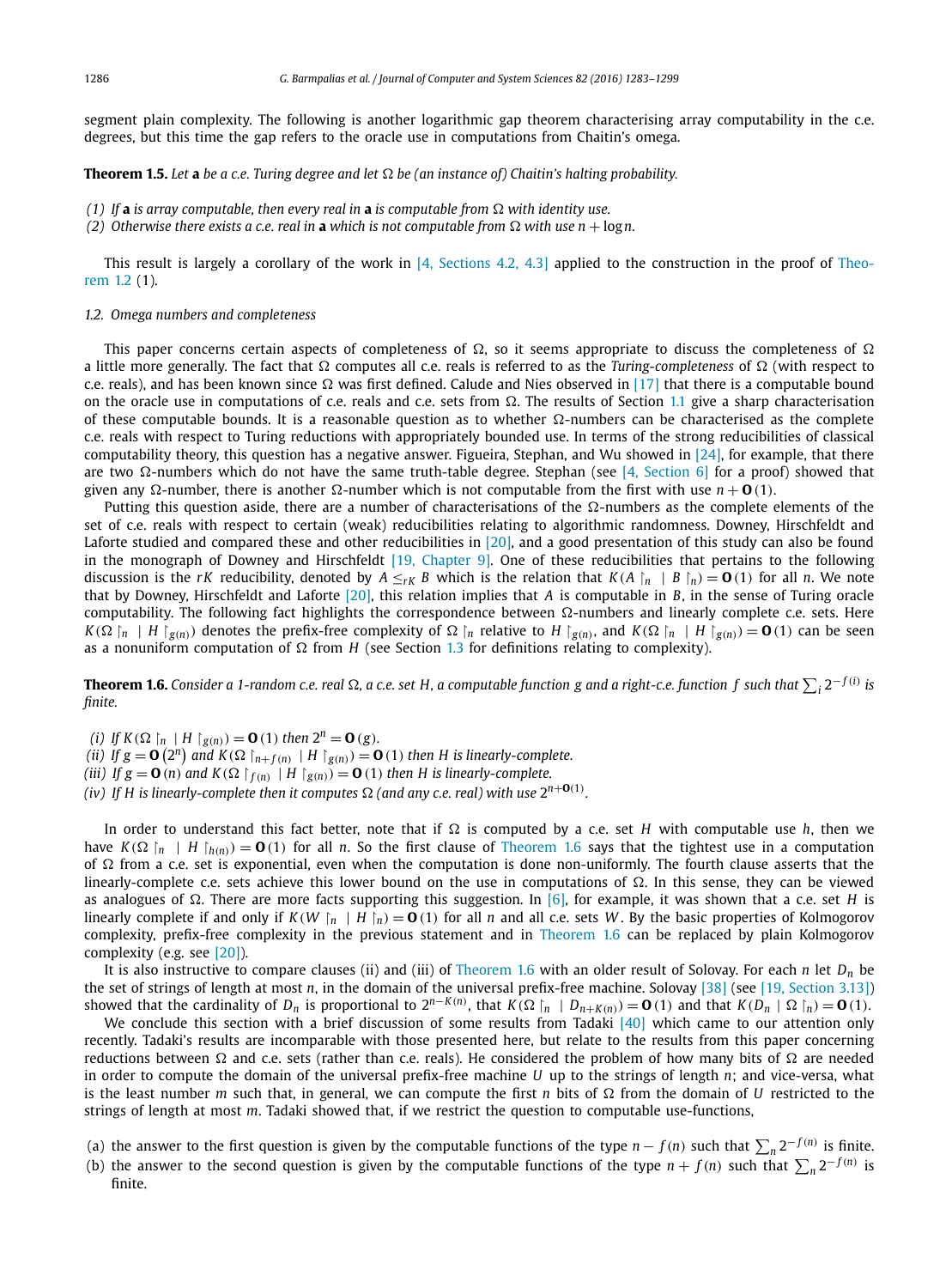<span id="page-4-0"></span>These optimal results are quite pleasing, and were subsequently used by Tadaki  $[41]$  in order to obtain a statistical mechanics interpretation of algorithmic information theory, which was further developed in [\[42,43\].](#page-16-0) The main difference here is that the c.e. sets considered by Tadaki are the domains of universal prefix-free machines, and these are not linearly-complete (a fact which is not hard to verify).

# *1.3. Preliminaries*

We assume the reader is familiar with the basic concepts of Kolmogorov complexity and computability theory. We use *C*( $σ$ ) and *K*( $σ$ ) to denote the plain and prefix-free Kolmogorov complexity of a string  $σ$  respectively. Moreover we use *C*( $\sigma$  |  $\rho$ ), *K*( $\sigma$  |  $\rho$ ) to denote the relative plain and prefix-free complexities of  $\sigma$  with respect to  $\rho$  respectively. Recall that *A* is 1-random if there exists a constant *c* such that  $K(A \nvert n) \ge n - c$  for all *n*. The cumulative work of Solovay [\[38\],](#page-16-0) Calude, Hertling, Khoussainov and Wang  $[16]$  and Kučera and Slaman  $[28]$  has shown that the 1-random c.e. reals are exactly the halting probabilities of (optimal) universal machines. Most of this work revolves around a reducibility between c.e. reals that was introduced in [\[38\].](#page-16-0) We say that a c.e. real  $\alpha$  is Solovay reducible to c.e. real  $\beta$  if there are nondecreasing computable *rational approximations* ( $\alpha_s$ ), ( $\beta_s$ ) to  $\alpha$ ,  $\beta$  respectively, and a constant *c* such that  $\alpha - \alpha_s \leq c \cdot (\beta - \beta_s)$  for all *s*. Downey, Hirschfeldt and Nies [\[21\]](#page-15-0) showed that

 $\alpha$  is Solovay reducible to  $\beta$  iff there are nondecreasing computable rational approximations *(α<sub>s</sub>*), *(β<sub>s</sub>*) to *α*, *β* respectively, and a constant *c* such that  $\alpha_{s+1} - \alpha_s \le c \cdot (\beta_{s+1} - \beta_s)$  for all *s*. (1.3.1)

Moreover it follows from [\[38,16,28\]](#page-16-0) that the 1-random c.e. reals are exactly the c.e. reals that are complete (i.e. they are above all other c.e. reals) with respect to Solovay reducibility. In particular, if  $\alpha$  is a 1-random c.e. real which is Solovay reducible to another c.e. real β, then β is also 1-random. We use these facts in the proof of [Theorem 1.3](#page-2-0) in Section [2.3.](#page-6-0) Without loss of generality, all c.e. reals considered in this paper belong to [0*,* 1]. The following convergence test will be used throughout this paper.

**Lemma 1.7** (Condensation). If  $f$  is a nonincreasing sequence of positive reals then the series  $\sum_i f(i)$  converges if and only if the series  $\sum_i\left(2^i\cdot f(2^i)\right)$  converges. Moreover, if  $f$  is computable and the two sums converge, the first sum is 1-random if and only if the second *sum is 1-random.*

Proof. The first part is a standard series convergence test known as the Cauchy condensation test. Its proof usually goes along the lines of Oresme's proof of the divergence of the harmonic series which shows that

$$
\sum_{i=2^{t}}^{\infty} f(i) \leq \sum_{i=t}^{\infty} (2^{i} \cdot f(2^{i})) = 2 \cdot \sum_{i=t}^{\infty} (2^{i-1} \cdot f(2^{i})) \leq 2 \cdot \sum_{i=2^{t-1}}^{\infty} f(i) \quad \text{for all } t \in \mathbb{N}^{+}.
$$

The second part of the lemma follows from the above bounds, which show that the two sums are c.e. reals, each one Solovay reducible to the other. So one is 1-random if and only if the other is.  $\Box$ 

Algorithmic randomness for reals was originally defined in terms of effective statistical tests by Martin-Löf in [\[34\].](#page-16-0) We assume that the reader is familiar with this classical definition. Another kind of test that can be used for the definition of 1-randomness is the Solovay test. A Solovay test is a uniform sequence  $(I_i)$  of  $\Sigma^0_1$  classes (often viewed as a uniformly c.e. sequence of sets of binary strings) such that the sum of the measures of the sets  $I_i$  is finite. We say that a real passes a Solovay test  $(I_i)$  if there are only finitely many indices *i* such that  $I_i$  contains a prefix of *X*. Solovay [\[38\]](#page-16-0) showed that a real is 1-random if and only if it passes all Solovay tests.

Some of the following proofs involve the construction of prefix-free machines. There are certain notions and tools associated with such constructions which are standard in the literature, and which we briefly review now. The *weight* of a prefix-free set *S* of strings is defined to be the sum  $\sum_{\sigma \in S} 2^{-|\sigma|}$ . The *weight* of a prefix-free machine *M* is defined to be the weight of its domain. Prefix-free machines are most often built in terms of *request sets*. A request set *L* is a set of pairs  $\langle \rho, \ell \rangle$  where  $\rho$  is a string and  $\ell$  is a positive integer. A 'request'  $\langle \rho, \ell \rangle$  represents the intention of describing  $\rho$  with a string of length  $\ell$ . We define the *weight* of the *request*  $\langle \rho, \ell \rangle$  to be  $2^{-\ell}$ . We say that *L* is a *bounded request* set if the sum of the weights of the requests in *L* is less than 1. The Kraft–Chaitin theorem (see e.g. [19, [Section 2.6\]\)](#page-15-0) says that for every bounded request set *L* which is c.e., there exists a prefix-free machine *M* with the property that for each  $\langle \rho, \ell \rangle \in L$  there exists a string τ of length  $\ell$  such that  $M(\tau) = \rho$ . So the dynamic construction of a prefix-free machine can be reduced to a mere description of a corresponding c.e. bounded request set.

For more background in algorithmic information theory and computability theory we refer to the standard monographs [\[32,19,35\].](#page-16-0) Since we have included a number of citations to the unpublished manuscript of Solovay [\[38\],](#page-16-0) we note that every result in this manuscript has been included, with a proof, in the monograph by Downey and Hirschfeldt [\[19\].](#page-15-0)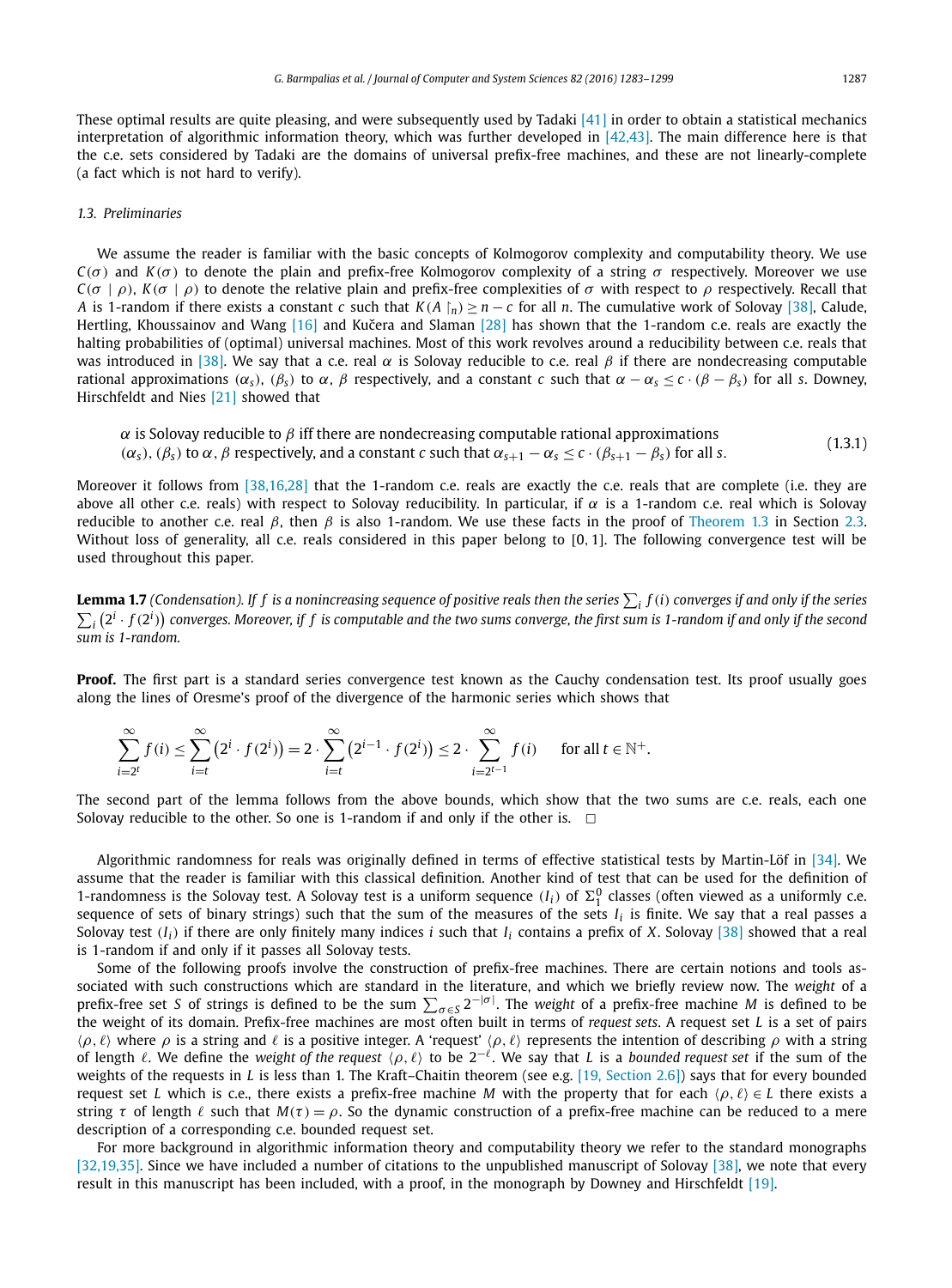#### <span id="page-5-0"></span>**2. Omega and the computably enumerable sets**

We start with the proof of [Theorem 1.6](#page-3-0) and continue with the proof of [Theorem 1.3.](#page-2-0) The proof of the last clause of [Theorem 1.6](#page-3-0) in Section [2.2](#page-6-0) describes a compact coding of a c.e. real into a c.e. set, which will also be used in later arguments in this paper.

# *2.1. Proof of [Theorem 1.6,](#page-3-0) clauses (i) and (ii)*

Recall the following theorem.

**Theorem 1.6** (Clauses (i) and (ii)). Consider a 1-random c.e. real  $\Omega$ , a c.e. set H, a computable function g and a right-c.e. function f  $\int$  *such that*  $\sum_i 2^{-f(i)}$  *is finite.* 

*(i) If*  $K(\Omega \restriction_n | H \restriction_{g(n)}) = \mathbf{0}(1)$  *then*  $2^n = \mathbf{0}(g)$ *.* 

(ii) If  $g = \mathbf{O}(2^n)$  and  $K(\Omega \mid_{n+f(n)} | H \mid_{g(n)}) = \mathbf{O}(1)$  then H is linearly-complete.

For the first clause, it suffices to show that for each c.e. real α, each c.e. set *H* and each computable function *g*:

if  $K(\alpha |_{n} | H |_{g(n)}) = \mathbf{0} (1)$  and  $2^{n} \neq \mathbf{0} (g)$  then  $\alpha$  is not 1-random.

Assuming the above properties regarding *H*,  $\alpha$  and *g*, we construct a Martin-Löf test  $(V_i)$  such that  $\alpha \in \bigcap_i V_i$ . Let *d* be a constant such that  $K(\alpha |_{n} | H |_{g(n)}) < d$  for all *n*. Since  $2^{n} \neq \mathbf{0}$  (g), for each constant *c* there exists some *n* such that  $g(n) < 2^{n-c}$ . Let  $(n_i)$  be an increasing sequence with  $g(n_i) < 2^{n_i - i - d}$  for each *i*. We describe a construction enumerating the sets  $V_k$ . We say that  $V_k$  requires attention at stage  $s+1$  if  $K_{s+1}(\alpha_{s+1} \upharpoonright_{R_k} |H_{s+1} \upharpoonright_{S(\eta_k)}) < d$  and either  $V_k[s]$  is empty or the last string enumerated into  $V_k$  is not a prefix of  $\alpha_{s+1}$ . At each stage  $s+1$  we pick the least *k* such that  $V_k$  requires attention and enumerate  $\alpha_{s+1}$   $\vert_{n_k}$  into  $V_k$ . In order to see that  $(V_i)$  is a Martin-Löf test, note that each time we enumerate into  $V_k$ , we are guaranteed a change in  $\alpha \mid_{n_k}$ . Moreover, after at most  $2^d$  such consecutive enumerations, there must be a change in *H*  $|g(n_k)$ . This is true, because after each such enumeration,  $V_k$  can only require attention if the underlying universal machine issues a new description of  $\alpha \mid_{n_k}$  relative to  $H \mid_{g(n_k)}$ , of length less than *d*; moreover the underlying machine can only issue at most  $2^d$  such descriptions as long as the approximation to *H*  $|g_{n_k}|$  does not change. Since  $g(n_k) < 2^{n_k-k-d}$  and H is a c.e. set, there can be at most  $2^{n_k-k-d}$  changes in H  $|g_{(n_k)}|$ . It follows that there can be at most  $2^d \cdot 2^{n_k-k-d} = 2^{n_k-k}$ many enumerations into *Vk*, the last enumeration into this set being a prefix of α. Since each string in *Vk* has length *nk*, the measure of *V<sub>k</sub>* is at most 2<sup>−*k*</sup>. So *(V<sub>k</sub>*) is a Martin-Löf test with  $\alpha$  ∈ ∩<sub>*i</sub>V<sub>i</sub>*, demonstrating that  $\alpha$  is not 1-random.</sub>

For the second clause, let *W* be a c.e. set and assume the hypothesis of the second clause of the theorem. Since  $g =$  $O(2^n)$  it suffices to show that for all but finitely many *k*, and for all  $i < 2^k$  we can compute  $W(2^k + i)$  uniformly from  $H\upharpoonright_{g(k)}$ . Let c be a constant such that  $K(\Omega\upharpoonright_{f(k)+k}+H\upharpoonright_{g(k)}) < c$  for all k. We enumerate a Solovay test  $(I_k)$  as follows. We define the sets  $I_k(i)$  for each  $k \in \mathbb{N}$  and  $i < 2^k$ , and for each k we let  $I_k$  be the union of all  $I_k(i)$ ,  $i < 2^k$ . In what follows, when we write  $\Omega_s$   $\upharpoonright_{f(k)+k}$ , it is to be understood that the value  $f(k)$  referred to, is in fact the approximation to  $f(k)$  at stage *s*. At any stage *s* of the construction, for each *k* and each  $i < 2<sup>k</sup>$ , let  $m<sub>k</sub>(i)$  be the first stage  $\leq$  *s* at which a string was enumerated into  $I_k(i)$  if such a stage exists, and let  $m_k(i)$  be undefined otherwise. We say that  $I_k(i)$  requires attention at stage s if  $i < 2^k$ ,  $2^k + i \in W_s$ ,  $K_s(\Omega_s \upharpoonright_{f(k)+k} |H_s \upharpoonright_{g(k)}) < c$  and the following two conditions hold:

- $H_s \upharpoonright g(k) = H_{m_k(i)} \upharpoonright g(k)$  or  $m_k(i)$  is undefined;
- $I_k = \emptyset$  or the last string enumerated into  $I_k$  is not a prefix of  $\Omega_s$ .

We say that  $I_k$  requires attention at stage *s* if  $I_k(i)$  requires attention at stage *s* for some  $i < 2^k$ .

At stage  $s + 1$  let *k* be the least number such that  $I_k$  requires attention. Let *i* be the least number which is less than  $2^k$ and such that  $I_k(i)$  requires attention, and enumerate  $\Omega_{s+1}$  [ $k+f(k)$  into  $I_k(i)$  (or do nothing if no  $I_k$  requires attention). This concludes the enumeration of *(Ik)*.

First we show that  $(I_k)$  is a Solovay test. Fix *k*. If  $s_0 < s_1$  are two stages at which enumerations are made into  $I_k$ , we have that  $\Omega_{s_0}$   $\vert_{k+f(k)} \neq \Omega_{s_1}$   $\vert_{k+f(k)}$  (if the approximation to f changes, then these are distinct strings). Now let  $i < 2^k$ . If  $s_0 < s_1$  are two stages at which enumerations into  $I_k(i)$  are made then  $K_{s_0}(\Omega_{s_0} | k + f(k) | H_{s_0} | g(k)) < c$  and  $K_{s_1}(\Omega_{s_1} | k + f(k) | h(k)$  $|H_{s_0}|_{g(k)} < c$ . So for each new enumeration into  $I_k(i)$ , we have an additional description in the universal machine with oracle  $H_{m_k(i)}$   $\vert g_{(k)}$  (where  $m_k(i)$  is the first stage where an enumeration occurred in  $I_k(i)$ ) of length less than c. Since there are at most  $2^c$  such descriptions, for each *k* and  $i < 2^k$  there can be at most  $2^c$  enumerations into  $I_k(i)$ . So the measure of  $I_k(i)$  is at most 2<sup>c—k—f(k)</sup>. Hence the measure of  $I_k$  is at most 2<sup>c—f(k)</sup>. From our hypothesis concerning  $f$ , it follows that (I<sub>k</sub>) is a Solovay test.

Now we show that *W* is linearly reducible to *H*. Since  $g = \mathbf{0}(2^n)$ , it suffices to show that for all but finitely many *k*, if  $i < 2^k$  and  $2^k + i$  is enumerated into W at some stage  $s_0$ , then there exists a stage  $s_1 > s_0$  such that  $H_{s_0} \upharpoonright_{g(k)} \neq H_{s_1} \upharpoonright_{g(k)}$ . Since  $\Omega$  is 1-random and each of the sets  $I_k(i)$  is a finite set of strings, there exist some  $k_0$  such that for each  $k > k_0$  and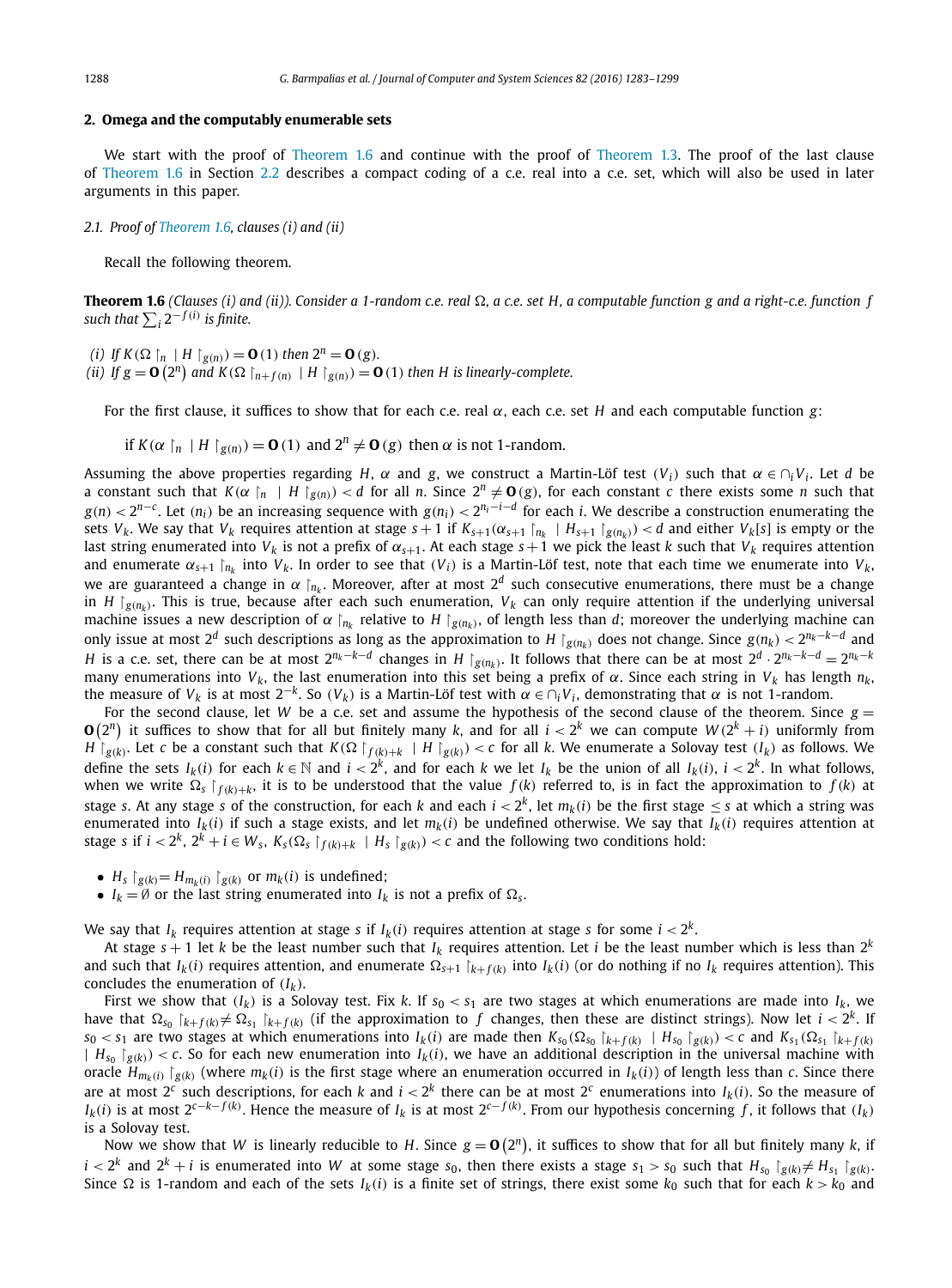<span id="page-6-0"></span>each  $i < 2^k$  the set  $I_k(i)$  does not contain any prefix of  $\Omega$ . Now suppose that some number  $2^k + i$  with  $k > k_0$  and  $i < k$  is enumerated into W at some stage  $s_0$ , and towards a contradiction suppose that  $H_{s_0}$   $\mid g(k) = H \mid g(k)$ . Then  $I_k(i)$  will require attention at every sufficiently late stage *s* at which  $\Omega_s$  does not have a prefix in  $I_k$ . Eventually  $\Omega_{k+f(k)}$  will be enumerated into  $I_k(i)$ , which contradicts the choice of  $k_0$ . This concludes the proof that *H* is linearly-complete, and the proof of the second clause.

# *2.2. Proof of [Theorem 1.6,](#page-3-0) clauses (iii) and (iv)*

Recall the following theorem.

**Theorem 1.6** (Clauses (iii) and (iv)). Consider a 1-random c.e. real  $\Omega$ , a c.e. set H, a computable function g and a right-c.e. function f  $\sup$  *such that*  $\sum_i 2^{-f(i)}$  *is finite.* 

(iii) If  $g = \mathbf{0}$  (n) and  $K(\Omega \upharpoonright_{f(n)} | H \upharpoonright_{g(n)}) = \mathbf{0}$  (1) then H is linearly-complete.

(iv) If H is linearly-complete then it computes  $\Omega$  (and any c.e. real) with use  $2^{n+\mathbf{O}(1)}$ .

For clause (iii) the proof is similar to clause (ii). Let c be a constant such that  $g(n) \leq c \cdot n$  and  $K(\Omega \restriction_{f(n)} |H \restriction_{g(n)}) < c$  for all *n*. We enumerate a Solovay test  $(I_k)$  as follows. At any stage *s* of the construction, for each *k* let  $m_k$  be the first stage  $\leq s$ at which a string was enumerated into *Ik* if such a stage exists, and let *mk* be undefined otherwise. We say that *Ik* requires attention at stage s if  $k \in W_s$ ,  $K_s(\Omega_s |_{f(k)}) | H_s |_{g(k)}) < c$ ,  $H_s |_{g(k)} = H_{m_k} |_{g(k)}$  or  $m_k$  is undefined, and:

 $I_k = \emptyset$  or the last string enumerated in  $I_k$  is not a prefix of  $\Omega_s$ .

At stage  $s + 1$  let *k* be the least number such that  $I_k$  requires attention and enumerate  $\Omega_{s+1} \restriction f(k)$  into  $I_k$  (or do nothing if no  $I_k$  requires attention). This concludes the enumeration of  $(I_k)$ .

First we show that  $(I_k)$  is a Solovay test. If  $s_0 < s_1$  are two stages at which enumerations into  $I_k$  are made, we have  $K_{s_0}(\Omega_{s_0} \upharpoonright_{f(k)} \upharpoonright H_{s_0} \upharpoonright_{g(k)}) < c$ ,  $K_{s_1}(\Omega_{s_1} \upharpoonright_{f(k)} \upharpoonright H_{s_0} \upharpoonright_{g(k)}) < c$  and  $\Omega_{s_0} \upharpoonright_{f(k)} \neq \Omega_{s_1} \upharpoonright_{f(k)}$ . Hence for each new enumeration into  $I_k$ , we have an additional description in the universal machine with oracle  $H_{m_k}$  | $g(k)$  (where  $m_k$  is the first stage where an enumeration occurred in  $I_k$ ) of length less than *c*. Since there are at most  $2^c$  such descriptions, for each *k* there can be at most 2*<sup>c</sup>* enumerations into *Ik*. So the measure of *Ik* is at most 2*c*<sup>−</sup> *<sup>f</sup> (k)* . By our hypothesis concerning *f* it follows that  $(I_k)$  is a Solovay test.

Now we show that *W* is linearly reducible to *H*. It suffices to show that for all but finitely many *n*, if *n* is enumerated into W at some stage s<sub>0</sub> then there exists a stage s<sub>1</sub> > s<sub>0</sub> such that  $H_{s_0} \upharpoonright_{g(n)} \neq H_{s_1} \upharpoonright_{g(n)}$ . Since  $\Omega$  is Martin-Löf random, there exist some  $n_0$  such that for each  $n > n_0$  the set  $I_n$  does not contain any prefix of  $\Omega$ . Suppose that some  $n > n_0$  is enumerated into *W* at some stage  $s_0$ , and towards a contradiction suppose that  $H_{s_0} \mid g(n) = H \mid g(n)$ . Then  $I_n$  will require attention at every sufficiently late stage *s* at which  $\Omega_s$  does not have a prefix in  $I_n$ . Eventually  $\Omega \restriction_{f(n)}$  will be enumerated into  $I_n$ , which contradicts the choice of  $n_0$ . This concludes the proof that *H* is linearly-complete, and the proof of the third clause.

For clause (iv), let us start by examining how  $\Omega$  may be coded into a c.e. set. Given a c.e. real  $\alpha$ , there is a computable increasing sequence of rational numbers  $(\alpha_s)$  that converges to  $\alpha$ . For each  $t \in \mathbb{N}$  let:

$$
p_{\alpha}(t) = |\{s \mid \alpha_{s}(t) \neq \alpha_{s+1}(t) \land \alpha_{s+1}(t) = 1\}| \leq 2^{t}
$$
  

$$
\sigma_{\alpha}(t) = 1^{p_{\alpha}(t)} * 0^{2^{t} - p_{\alpha}(t)}.
$$

The c.e. real  $\alpha$  can be coded into a c.e. set  $X_{\alpha}$  as follows:

$$
X_{\alpha} = \sigma_{\alpha}(0) * \sigma_{\alpha}(1) * \cdots \tag{2.2.1}
$$

Then clearly  $\alpha$  is computable from  $X_\alpha$  with use bounded by  $2^n$ , and  $X_\alpha$  is computable from  $\alpha$  with use bounded by  $\lfloor \log n \rfloor + 1$ . From this coding, we can deduce the fourth clause of the theorem. Let  $\alpha$  be a c.e. real and consider  $X_\alpha$  as above. Since *H* is linearly-complete,  $X_\alpha$  |  $2^n$  is uniformly computable from *H* |  $2^{n+1}$ (1). Since  $\alpha$  |  $\alpha$  is uniformly computable from  $X_\alpha$   $\upharpoonright_{2^n}$ , it follows that it is also uniformly computable from  $H \upharpoonright_{2^{n+1}} O(1)$ .

*2.3. Proof of [Theorem 1.3](#page-2-0)*

Recall the following theorem.

# **Theorem 1.3.** *Let g be a computable function.*

- (1) If  $\sum_n 2^{-g(n)}$  converges, then every c.e. set is computable from any  $\Omega$ -number with use g.
- (2) If  $\sum_{n=0}^{\infty} 2^{-g(n)}$  diverges and g is nondecreasing, then no  $\Omega$ -number can compute all c.e. sets with use g. In fact, in this case, no *linearly complete c.e. set can be computed by any c.e. real with use g.*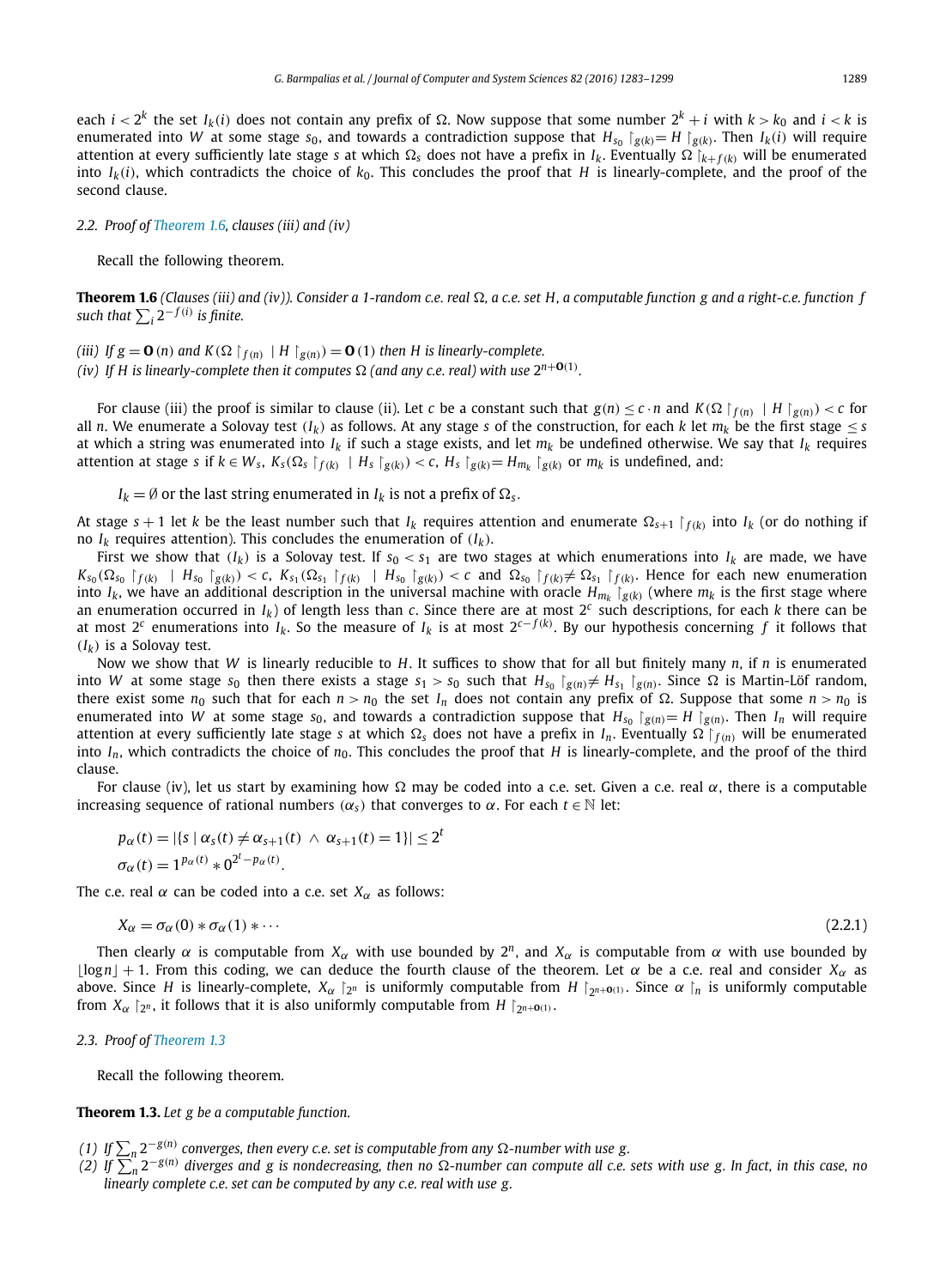For clause (1), let *A* be a c.e. set and let *c* be a constant such that  $\sum_{i>c} 2^{-g(i)} < 1$ . We construct a prefix-free machine *N* using the Kraft–Chaitin theorem as follows. At stage  $s + 1$ , for each  $n \in A_{s+1} - A_s$  which is larger than *c*, we enumerate an *N*-description of  $\Omega_{s+1}$   $\restriction_{g(n)}$  (chosen by the online Kraft–Chaitin algorithm) of length  $g(n)$ . This completes the definition of *N*. Note that the weight of the domain of *N* is at most  $\sum_{n>c} 2^{-g(n)} < 1$ , so that the machine *N* is well defined by the Kraft–Chaitin theorem. Since  $\Omega$  is 1-random, there exists some  $n_0 > c$  such that for all  $n > n_0$  we have  $K_N(\Omega | g(n)) > g(n)$ . Hence if some  $n > n_0$  enters *A* at some stage  $s + 1$ , we have that  $\Omega_{s+1} \mid_{g(n)}$  is not a prefix of  $\Omega$ . Since  $\Omega$  is a c.e. real, this means that  $\Omega$  computes A with use *g*, which concludes the proof of clause (1) of [Theorem 1.3.](#page-2-0)

We first prove clause (2) of [Theorem 1.3](#page-2-0) for the case when the linearly-compete set is the halting set with respect to some Kolmogorov numbering. We do this because the proof of [Theorem 1.4](#page-2-0) is based on the same ideas. On the other hand, the general case can easily be obtained with some modifications of the argument which we lay out at the end of this section. So suppose that *A* is the halting problem with respect to a Kolmogorov numbering  $(M_e)$  of Turing machines. Let  $(\Phi_e, \alpha_e)$  be an effective list of all Turing functionals  $\Phi_e$  with use *g* and c.e. reals  $\alpha_e$ . This effective list comes with nondecreasing computable rational approximations  $(\alpha_e[s])$  to  $\alpha_e$  and effective enumerations  $\Phi_e[s]$  of  $\Phi_e$ , which are based on the underlying universal machine. Also let *U* be the universal machine whose halting problem is *A*, and let *f* be a computable function such that for each e the function  $n \mapsto f(e, n)$  is  $\mathbf{O}(n)$  and such that  $U(f(e, n)) \simeq M_e(n)$  for all e, n. By definition, we have  $A = \{f(e, n) \mid M_e(n) \downarrow\}$ . We will define a Turing machine M such that the following requirements are met:

$$
\mathcal{R}_e: A \neq \Phi_e^{\alpha_e}.
$$

Note that *M* is not directly mentioned in the requirement  $\mathcal{R}_e$ , but is implicit in the definition of *A*. By the recursion theorem we can assume given *b* such that  $M = M_b$ . During the construction of *M* we check the enumeration of *A* to ensure that there does not exist any *n* with  $A(f(b, n)) = 1$  and for which we have not yet defined *M* on argument *n*. If such an *n* is found, then we terminate the construction of *M* (so that, in fact, no such *n* can be found at any stage for the correct index *b*). It is also convenient to speed up the enumeration of *A*, so that whenever we define *M* on argument *n*, *f (b,n)* is enumerated into *A* at the next stage.

Since  $\sum_i 2^{-g(i)} = \infty$ , by [Lemma 1.7](#page-4-0) we also have  $\sum_n 2^{n-g(2^n)} = \infty$ . Let  $I_t = [2^t - 1, 2^{t+1} - 1)$  so that  $|I_t| = 2^t$ . Let  $(J_c(e))$ be a computable partition of N into consecutive intervals (i.e. such that  $J_c(e)$  and  $J_{c'}(e')$  are disjoint if  $e\neq e'$  or  $c\neq c'$ ), such that:

$$
\sum_{t \in J_c(e)} 2^{(t+c)-g(2^{(t+c)})} > 2^c \qquad \text{for each } e, c. \tag{2.3.1}
$$

Such a partition exists by the hypothesis for *g* and [Lemma 1.7.](#page-4-0) Let *M*[*s*] denote the machine *M* as defined by the end of stage *s*, i.e.  $M(n)[s] \downarrow$  precisely if an axiom to that effect is enumerated prior to the end of stage *s*. For each pair *c*, *e* let *j<sub>c</sub>*,*e* be the largest number *j* such that there exists  $t \in J_c(e)$  with  $j \in I_t$ . We say that  $R_e$  requires attention with respect to (c, t) at stage  $s + 1$ , if t is the least number in  $J_c(e)$  such that  $M(i)[s]$  is not defined for some  $i \in I_t$ , and if also  $\Phi_e^{\alpha_e}(j)[s+1] = A(j)[s+1]$  for all  $j \leq e \cdot j_{c,e}$ . We say  $\mathcal{R}_e(c)$  requires attention with respect to t at some stage if  $R_e$  requires attention at that stage with respect to  $(c, t)$ . Let  $\langle c, e \rangle$  be an effective bijection between  $\mathbb{N} \times \mathbb{N}$  and  $\mathbb{N}$ . The definition of *M* is as follows. At stage  $s + 1$  we look for the least  $\langle c, e \rangle$  such that  $\mathcal{R}_{e}(c)$  requires attention. If there exists no such  $\langle c, e \rangle < s$ , we go to the next stage. Otherwise let  $\langle c, e \rangle$  be this tuple and let *t* be the least number such that  $\mathcal{R}_e(c)$  requires attention with respect to t. Let k be the least element of  $I_t$  such that  $M_s(k)$  is undefined and define  $M_{s+1}(k) = 0$ . We say that  $\mathcal{R}_e(c)$ received attention with respect to *t* at stage  $s + 1$ . This concludes the definition of *M*.

It remains to verify that each *R<sup>e</sup>* is met. Towards a contradiction, suppose that *Re* is not met. Let *b* be an index of the machine *M* and fix *c* to be a constant such that  $f(b, n) \leq 2^{c-1} \cdot n$  for all *n*. By the padding lemma we can assume that  $e > 2^{c-1}$ , which means that if  $\mathcal{R}_e(c)$  requires attention at stage  $s + 1$  then:

$$
\Phi_e^{\alpha_e}(f(b,i))[s+1] \downarrow = A(f(b,i))[s+1] \text{ for all } i \in I_t \text{ and all } t \in J_c(e).
$$
\n(2.3.2)

Fix  $t \in J_c(e)$  and let  $s_0 < s_1$  be stages at which  $R_e(c)$  receives attention with respect to t. Since all elements of  $I_t$  are less than  $2^{t+1}$ , *g* is nondecreasing, and since we define *M* on  $i \in I_t$  at stage *s*<sub>0</sub>, causing  $f(b, i)$  to be enumerated into *A*, it follows that we must see an increase in  $\alpha_e|_{g(2^{e-1}\cdot 2^{t+1})} = \alpha_e|_{g(2^{t+\epsilon})}$  between stages  $s_0$  and  $s_1$ . If  $\mathcal{R}_e$  is not satisfied, as we have assumed, then for each  $t \in J_c(e)$  it will receive attention  $|I_t| = 2^t$  many times, causing a total increase in  $\alpha_e \upharpoonright_{\sigma(2^{t+c})}$  of  $2^{t-g(2^{t+\epsilon})}$ . Summing over all  $t \in J_c(e)$  this means that ultimately:

$$
\alpha_e \geq \sum_{t \in J_c(e)} 2^{t - g(2^{t+c})} = 2^{-c} \cdot \sum_{t \in J_c(e)} 2^{t + c - g(2^{t+c})} > 2^{-c} \cdot 2^c = 1.
$$

This gives the required contradiction, since  $\alpha_e \leq 1$ . We can conclude that each  $\mathcal{R}_e$  is met, which completes the proof of clause (2) of [Theorem 1.3](#page-2-0) for the case of halting sets.

For the more general case, assume that *A* is merely a linearly-complete c.e. set. Then for all c.e. sets *W* we have  $K(W \mid n \mid A \mid n) = \mathbf{0}$  (1) (see [\[6\]\)](#page-15-0). As before, let  $(\alpha_e)$  be an effective enumeration of all c.e. reals in [0, 1], with nondecreasing rational computable approximations  $(a_e[s])$  respectively. We want to show that for each *e*, the real  $\alpha_e$  does not compute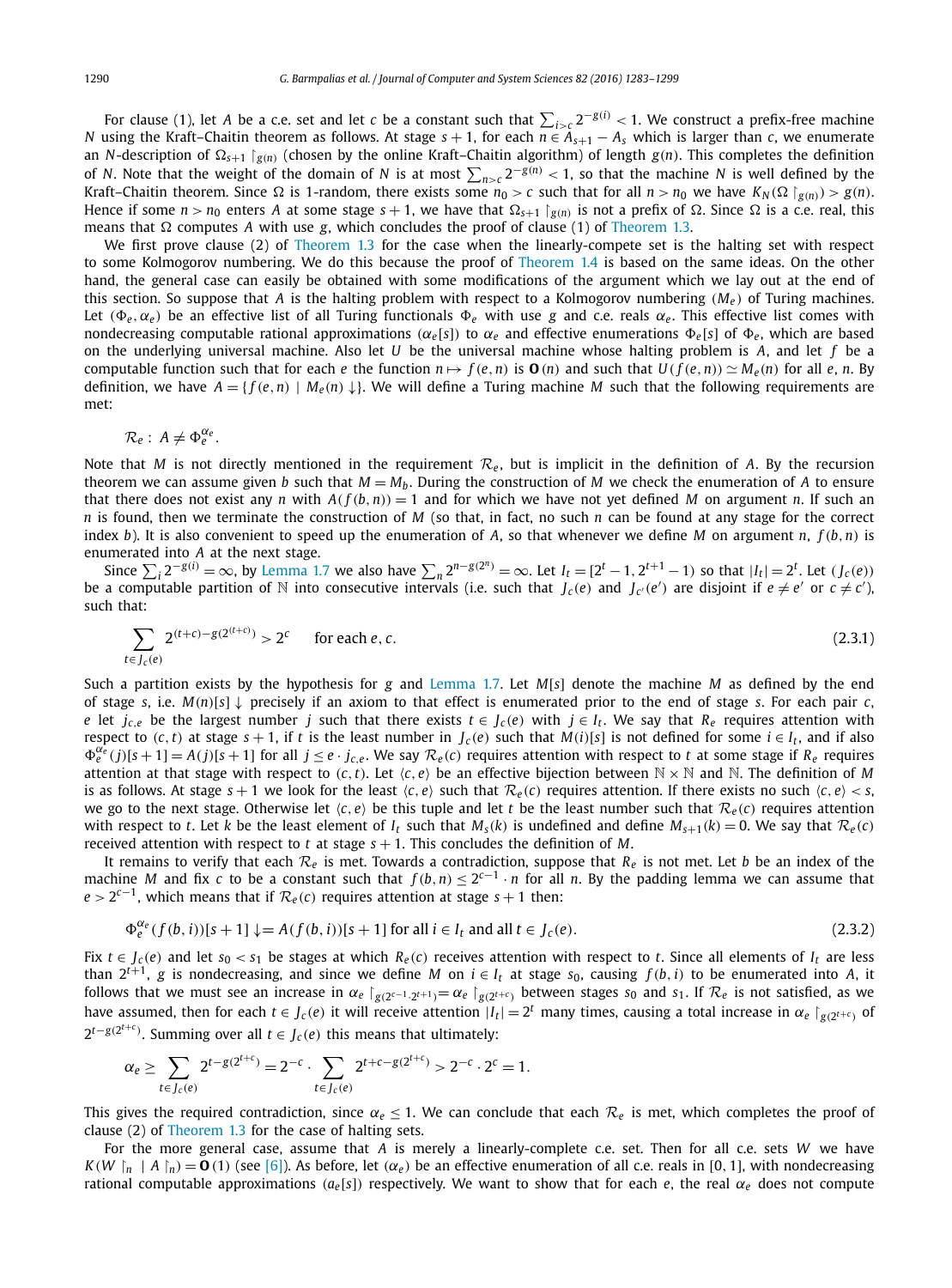<span id="page-8-0"></span>A with oracle-use bounded above by g. If  $\alpha_e$  did compute A in this way, then we would have  $K(A|_{n} | \alpha_e |_{g(n)}) = O(1)$ for all *n*, and since *A* is linearly complete, it follows from the remark above that for each c.e. set *W* we would have  $K(W |_{2^n} | \alpha_e |_{g(2^n)}) = \mathbf{0}$  (1) for all *n*. So it suffices to enumerate a c.e. set *W* such that the following conditions are met for each *e*, *c*:

$$
\mathcal{R}_e(c): \quad \text{If for all } n, \quad K(W \upharpoonright_{2^n} \mid \alpha_e \upharpoonright_{g(2^n)}) \leq c, \quad \text{then} \quad \alpha_e > 1.
$$

As before we let  $I_t = [2^t - 1, 2^{t+1} - 1)$  for each *t*, so that  $|I_t| = 2^t$  and all elements of  $I_t$  are less than  $2^{t+1}$ . We also define an appropriate version of the intervals  $J_c(e)$  as follows. We consider a computable partition of N into finite intervals  $J_c(e)$ for  $e, c \in \mathbb{N}$  such that

$$
\sum_{t \in J_c(e)} 2^{t - g(2^{t+1})} > 2^c \qquad \text{for each } e, c \in \mathbb{N}.\tag{2.3.3}
$$

As before, such a partition of N exists by [Lemma 1.7.](#page-4-0) We say that  $\mathcal{R}_e(c)$  requires attention with respect to  $t \in J_c(e)$  at stage  $s+1$ , if  $I_t - W_s \neq \emptyset$  and if  $K_{s+1}(W_s \restriction_{2^{t'+1}} \ \mid \alpha_e[s+1] \restriction_{g(2^{t'+1})}) \leq c$  for all  $t' \in J_c(e)$ . We say that  $\mathcal{R}_e(c)$  requires attention at stage *s* + 1 if it requires attention with respect to some *t* ∈ *J <sup>c</sup> (e)*. The enumeration of *W* takes place as follows. At stage *s* + 1 we look for the least  $\langle c, e \rangle$  such that  $\mathcal{R}_e(c)$  requires attention. If there exists no such  $\langle c, e \rangle \langle s, w \rangle$  go to the next stage. Otherwise let  $\langle c, e \rangle$  be this tuple and let *t* be the least number such that  $\mathcal{R}_e(c)$  requires attention with respect to *t*. Let *k* be the least element of  $I_t - W_s$  and enumerate *k* into  $W_{s+1}$ . We say that  $\mathcal{R}_e(c)$  received attention with respect to *t* at stage  $s + 1$ . This concludes the enumeration of W.

It remains to verify that each  $\mathcal{R}_e$  is met. Towards a contradiction, suppose that  $R_e$  is not met. Fix  $t \in J_c(e)$  and for each  $i \leq 2^{t-c}$  let  $s_i$  be the stage where  $\mathcal{R}_e(c)$  receives attention with respect to t for the  $(2^c \cdot i)$ -th time. Since whenever  $\mathcal{R}_e(c)$ requires attention with respect to *t* at some stage  $s+1$  we have  $K_{s+1}(W_s|_{2^{t+1}} | \alpha_e[s+1]|_{g(2^{t+1})}) \leq c$  and there are at most  $2^c$  many descriptions of length *c*, between each  $s_i$  and  $s_{i+1}$  we must see an increase in  $\alpha_e$   $\Big|_{g(2^{t+1})}$ . If  $R_e$  is not satisfied, as we have assumed, then for each  $t \in J_c(e)$  it will receive attention  $|I_t| = 2^t$  many times, meaning an increase in  $\alpha_e \upharpoonright_{g(2^{t+1})}$ of at least  $2^{t-c-g(2^{t+1})}$ . Summing over all *t* ∈ *J*<sub>*c*</sub>(*e*) we have that

$$
\alpha_e \geq \sum_{t \in J_c(e)} 2^{t-c-g(2^{t+1})} = 2^{-c} \cdot \sum_{t \in J_c(e)} 2^{t-g(2^{t+1})} > 2^{-c} \cdot 2^c = 1.
$$

This is the required contradiction, since  $\alpha \leq 1$ . We conclude that each  $\mathcal{R}_e(c)$  is met, which completes the proof of clause (2).

# *2.4. Proof of [Theorem 1.4](#page-2-0)*

Recall the following theorem.

**Theorem 1.4.** Let g be a nondecreasing computable function such that  $\sum_n 2^{-g(n)}$  converges to a 1-random real. Then a c.e. real is 1-random if and only if it computes the halting problem with respect to a Kolmogorov numbering with use g.

According to the hypothesis of [Theorem 1.4](#page-2-0) and [Lemma 1.7](#page-4-0) we have that ! *<sup>i</sup>* <sup>2</sup>*i*−*g(*2*<sup>i</sup> )* is 1-random. Suppose that *A* is the halting problem with respect to a Kolmogorov numbering  $(M_e)$  of Turing machines, and  $\alpha$  is a c.e. real which computes *A* with use *g*. Let *U* be the universal machine whose halting problem is *A*, and let *f* be a computable function such that  $n \mapsto f(e, n)$  is  $\mathbf{O}(n)$  and such that  $U(f(e, n)) \simeq M_e(n)$  for all e, n. By definition, we have  $A = \{f(e, n) \mid M_e(n) \downarrow\}$ . Moreover let  $\Phi$  be a Turing functional with oracle use uniformly bounded by  $g(n)$  on each argument *n*, such that  $A = \Phi^{\alpha}$ . Fix computable enumerations  $(\Phi_s)$ ,  $(A_s)$  of  $\Phi$ , *A* respectively. The proof proceeds much as in the first proof we gave for clause (2) of [Theorem 1.3](#page-2-0) previously. Once again we construct a machine *M*, and assume by the recursion theorem that we are given *b* such that  $M = M_b$ . During the construction of *M* we check the enumeration of *A* as before, so as to ensure that there is no *n* for which  $f(b, n)$  is enumerated into *A* but for which we have not yet defined *M* on argument *n*, etc. The machine *M* that we construct will be very simple, and it is the timing of enumerations into the domain of *M* which is key. Fix c to be a constant such that  $f(b,n) \leq 2^{c-1} \cdot n$  for all n. Again we define  $I_t = [2^t - 1, 2^{t+1} - 1)$  so that  $|I_t| = 2^t$ . This time, however, we say that  $I_t$  requires attention at stage  $s + 1$ , if  $M(i)[s]$  is not defined for some  $i \in I_t$ , and if also  $\Phi^{\alpha}(j)[s+1] = A(j)[s+1]$  for all  $j \leq 2^{c-1}2^{t+1} = 2^{c+t}$ . For the least t which requires attention at stage  $s+1$  (if any), we find the least  $i \in I_t$  such that  $M(i)[s] \uparrow$  and we define  $M(i) \downarrow = 0$ .

The rough idea is now to define a sequence of stages  $s_t$  such that if we define  $\gamma_t = \alpha[s_t]$  and  $\delta_t = \sum_{n=0}^{t-1} 2^{n+c-g(2^{n+c})}$ then

$$
2^c \cdot (\gamma_{t+1} - \gamma_t) \ge (\delta_{t+1} - \delta_t). \tag{2.4.1}
$$

According to the characterisation [\(1.3.1\)](#page-4-0) of Solovay reducibility, this means that the limit δ of *(*δ*t)* is Solovay reducible to the limit α of ( $γ<sub>t</sub>$ ). Since  $δ$  is 1-random, it then follows that α is 1-random, as required. We define  $s<sub>0</sub> = 0$  and, for each  $t > 0$ , we define  $s_t$  to be the first stage at which  $I_t$  receives attention. Each time  $I_t$  receives attention, we must see an increase in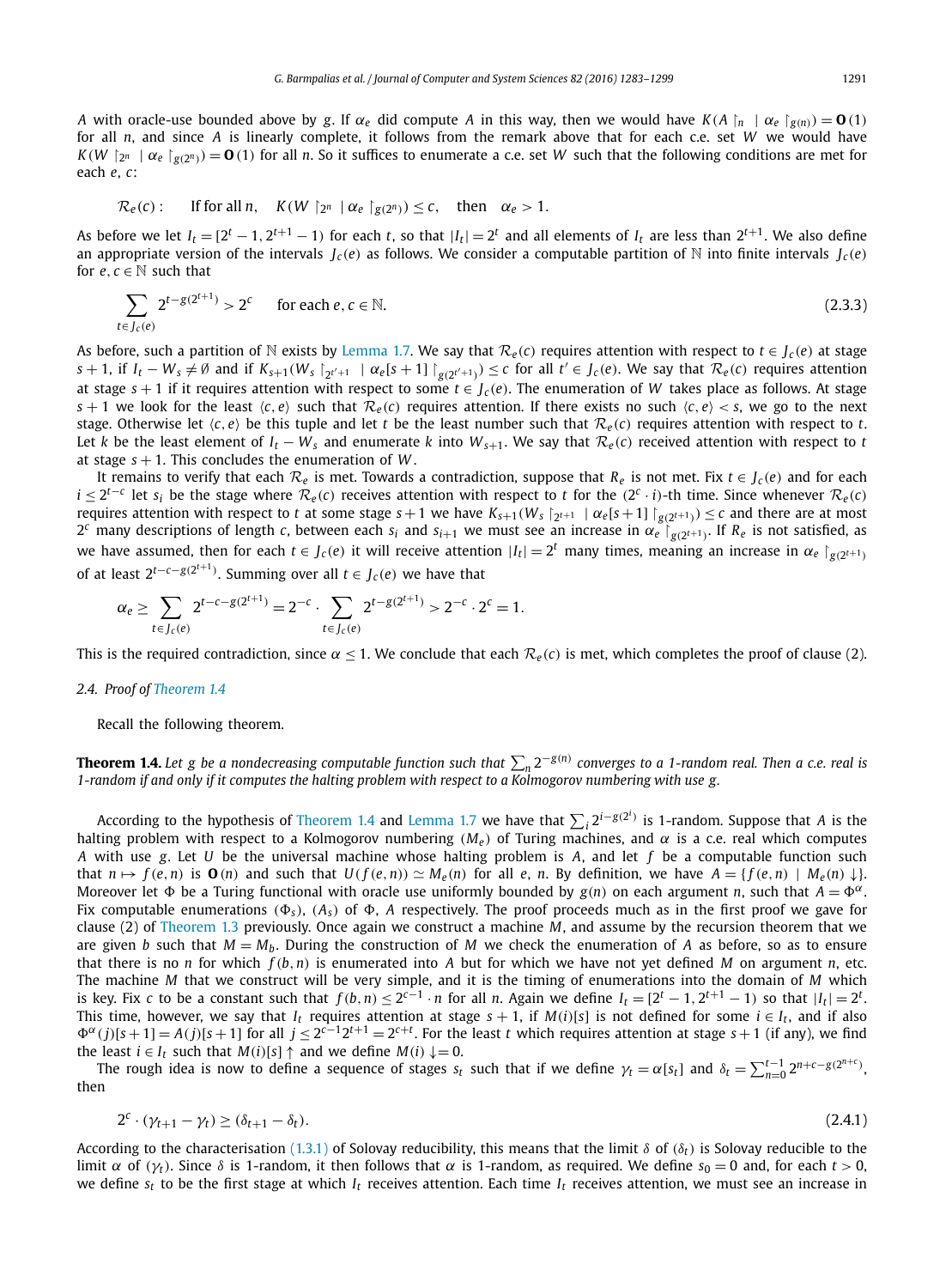<span id="page-9-0"></span> $\alpha \upharpoonright_{g(2^{c-1}\cdot 2^{t+1})} = \alpha \upharpoonright_{g(2^{t+c})}$ . Since  $I_t$  will receive attention  $|I_t| = 2^t$  many times, this means a total increase in  $\alpha \upharpoonright_{g(2^{t+c})}$  of at least  $2^{t-g(2^{t+c})} = 2^{-c}2^{t+c-g(2^{t+c})}$ . We shall therefore have that [\(2.4.1\)](#page-8-0) holds, if we define  $\gamma_t = \alpha \upharpoonright_{g(2^{t+c})} [s_t]$ .

# **3. Computing c.e. reals from Omega numbers**

This section is devoted to the proof of [Theorem 1.2.](#page-1-0) In Section 3.1 we derive the first part of this result from [Theorem 1.3,](#page-2-0) while Section 3.2 contains a more sophisticated argument for the proof of the second part.

# *3.1. Proof of [Theorem 1.2,](#page-1-0) clause (1)*

Recall the following theorem.

**Theorem 1.2** (Clause (1)). Let h be computable. If  $\sum_n 2^{n-h(n)}$  converges, then for any  $\Omega$ -number  $\Omega$  and any c.e. real  $\alpha$ ,  $\alpha$  can be *computed* from  $\Omega$  with use bounded by h.

Let Ω be an omega number, let α be a c.e. real and let  $g = h(n) - n$  be as in the statement of the first clause. By the proof of clause (iv) of [Theorem 1.6](#page-3-0) in Section [2.2,](#page-6-0) there exists a c.e. set *A* which computes α with use  $2<sup>n</sup>$ . By [Lemma 1.7](#page-4-0)

$$
\sum_{i} 2^{-g(i)} < \infty \Rightarrow \sum_{i} 2^{i} \cdot 2^{-(\log 2^{i} + g(\log 2^{i}))} < \infty \Rightarrow \sum_{i} 2^{-(\log i + g(\log i))} < \infty \tag{3.1.2}
$$

so by [Theorem 1.3](#page-2-0) the set *A* is computable from  $\Omega$  with use bounded by  $\log n + g(\log n)$ . By composing the two reductions we conclude that  $\alpha$  is computable from  $\Omega$  with use bounded by  $\log 2^n + g(\log 2^n)$  i.e.  $n + g(n)$ .

We can use a more direct argument to prove the same fact, without the hypothesis that *h(n)* − *n* is non-decreasing. Let *g*,  $\Omega$ , α be as above and let  $(\alpha_s)$ ,  $(\Omega_s)$  be computable nondecreasing dyadic rational approximations that converge to α,  $\Omega$ respectively. We construct a Solovay test along with a c.e. set *I*, as follows. At each stage *s* + 1 we consider the least *n* such that  $\alpha_s(n) \neq \alpha_{s+1}(n)$ , if such exists. If there exists such an *n* we define  $\sigma_s = \Omega_{s+1} \mid_{n \to \infty}(n)$  and enumerate *s* into *I*. We verify that the set of strings  $\sigma_s$ ,  $s \in I$  is a Solovay test. Note that for every *n*, the number of stages *s* such that *n* is the least number with the property that  $\alpha_s(n) \neq \alpha_{s+1}(n)$  is bounded above by the number of times that  $\alpha_s(n)$  can change from 0 to 1 in this monotone approximation to α. Hence this number is bounded above by 2*n*. So:

$$
\sum_{s \in I} 2^{-|\sigma_s|} \le \sum_n 2^n \cdot 2^{-g(n)-n} = \sum_n 2^{-g(n)} < \infty.
$$

Since Ω is Martin-Löf random, there exists some *s*<sub>0</sub> such that none of the strings  $σ_s$  for  $s ∈ I$  and  $s > s_0$  are prefixes of  $Ω$ . This means that whenever our construction enumerates *s* in *I* because we find *n* with  $\alpha_s(n) \neq \alpha_{s+1}(n)$ , there exists some later stage where the approximation to Ω  $\ln_{\text{H-G}(n)}$  changes. Hence with oracle Ω  $\ln_{\text{H-G}(s)}$  we can uniformly compute  $\alpha(n)$ , so  $\alpha$  is computable from  $\Omega$  with oracle use *h*.

# *3.2. Proof of [Theorem 1.2,](#page-1-0) clause (2)*

#### Recall the following theorem.

**Theorem 1.2** (Clause (2)). Let h be computable and such that  $h(n) - n$  is non-decreasing. If  $\sum_n 2^{n-h(n)}$  diverges then no  $\Omega$ -number can compute all c.e. reals with use  $h + O(1)$ . In fact, in this case there exist two c.e. reals such that no c.e. real can compute both of *them with use*  $h + \mathbf{0}$  (1)*.* 

Given a computable function *h* such that  $h(n) - n$  is non-decreasing and  $\sum_i 2^{n-h(n)}$  diverges, we need to construct two c.e. reals such that no c.e. real can compute both of them with use  $h + O(1)$ . Our presentation will be neater, however, if we consider the following elementary fact, which allows one to ignore the constants in the previous statement.

**Lemma 3.1** (Space lemma). If g is computable, non-decreasing and  $\sum_n 2^{-g(n)} = \infty$  then there exists a computable non-decreasing *function f* such that  $\lim_n (f(n) - g(n)) = \infty$  and  $\sum_n 2^{-f(n)} = \infty$ .

**Proof.** Consider a computable increasing sequence  $(n_i)$  such that  $n_0 = 0$  and

$$
\sum_{n\in I_k} 2^{-g(n)} > 2^k \quad \text{for all } k
$$

where  $I_k = [n_k, n_{k+1})$ . Then for each k and each  $i \in [n_k, n_{k+1})$  define  $f(i) = g(i) + k$ . Then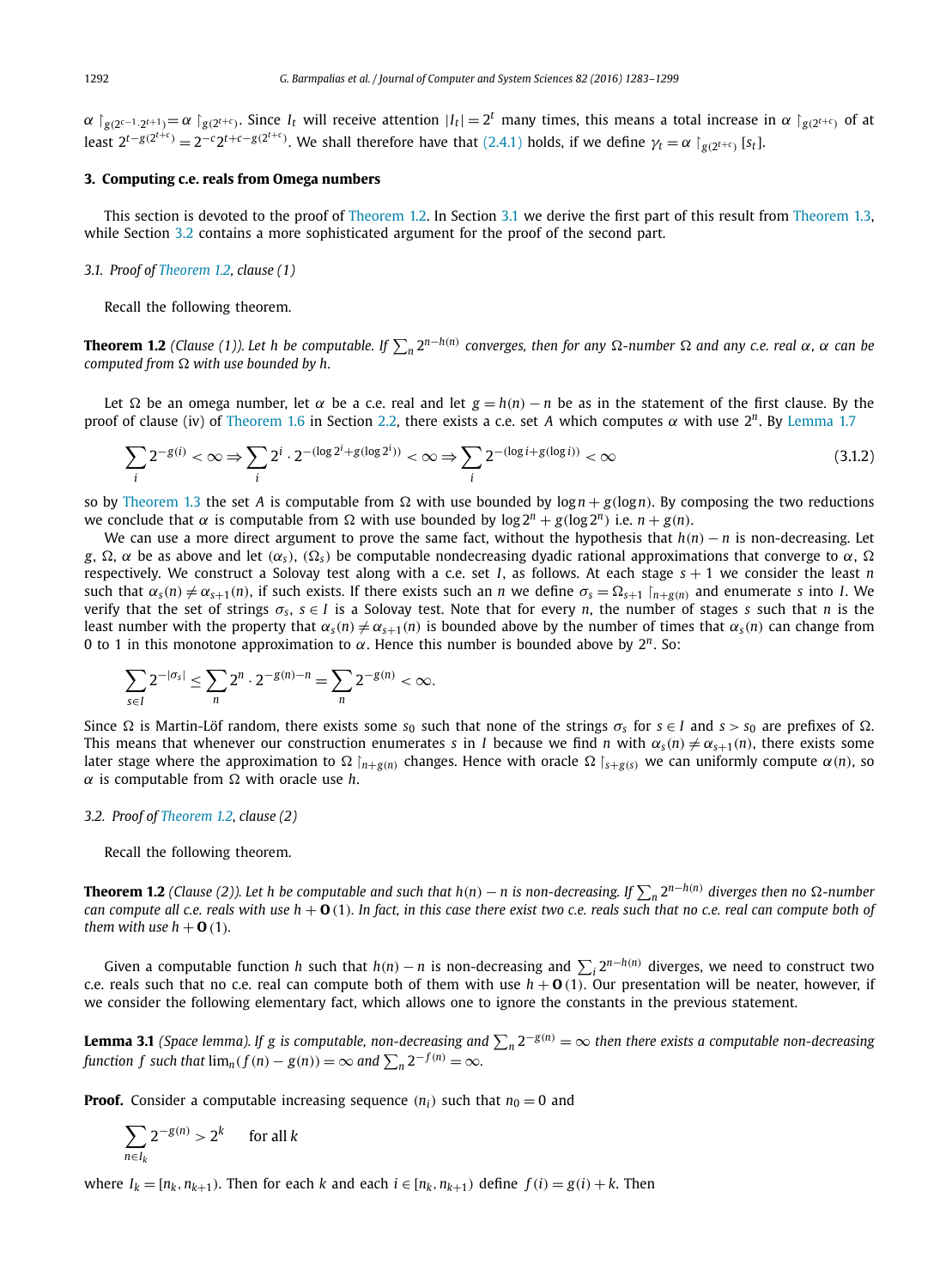<span id="page-10-0"></span>
$$
\sum_{n} 2^{-f(n)} \ge \sum_{k} \left( \sum_{n \in I_k} 2^{-f(n)} \right) = \sum_{k} \left( 2^{-k} \cdot \sum_{n \in I_k} 2^{-g(n)} \right) \ge \sum_{k} \left( 2^{-k} \cdot 2^{k} \right) = \infty
$$

which concludes the proof.  $\Box$ 

By [Lemma 3.1,](#page-9-0) for the proof of the second clause of [Theorem 1.2](#page-1-0) it suffices to show that, given a computable nondecreasing function *h* with  $\sum_i 2^{n-h(n)} = \infty$ , there exist two c.e. reals such that no c.e. real can compute both of them with use *h*. We need to construct two c.e. reals  $\alpha$ ,  $\beta$  such the requirement

$$
\mathcal{R}(\Phi, \Psi, \gamma) : \alpha \neq \Phi^{\gamma} \quad \lor \quad \beta \neq \Psi^{\gamma} \tag{3.2.1}
$$

is met for every triple  $(\Phi, \Psi, \gamma)$  such that  $\Phi, \Psi$  are Turing functionals with use *h* and  $\gamma$  is a c.e. real. For the simple case where  $h(n) = n + \mathbf{O}(1)$ , this was done by Yu and Ding in [\[23\],](#page-15-0) and a simplification of their argument appeared in [\[9\].](#page-15-0) The underlying method for this type of argument involves an amplification game, which we discuss in Section 3.2.1. Then in Section [3.2.2](#page-11-0) we build on these ideas in order to produce a more sophisticated argument which deals with an arbitrary choice of *h* satisfying the hypothesis of the theorem.

# *3.2.1. Amplification games*

The reals  $\gamma$  in requirements (3.2.1) will be given with a non-decreasing computable rational approximation  $(\gamma_5)$ . Our task is to define suitable computable approximations  $(\alpha_s)$ ,  $(\beta_s)$  to  $\alpha$ ,  $\beta$  respectively, so that (3.2.1) is met. The idea is that if (the approximation to)  $\alpha \mid n$  changes at a stage where  $\Phi^{\gamma}$  is defined to be an extension of (the previous version of)  $\alpha \mid n$ , then either  $\alpha \neq \Phi^{\gamma}$  or (the approximation to)  $\gamma \restriction_{h(n)}$  needs to change at a later stage (and similarly for  $\beta$ ). This gives us a way to drive  $γ$  to larger and larger values, if  $Φ$ , Ψ insist on mapping the current approximations of  $γ$  to the current approximations of  $\alpha$ ,  $\beta$  respectively.

In order to elaborate on this approach, consider the following game between two players, which monotonically approximate two c.e. reals  $\alpha$ ,  $\gamma$  respectively. Each of these numbers has some initial value, and during the stages of the game values can only increase. If  $\alpha$  increases and *i* is the leftmost position where an  $\alpha$ -digit change occurs, then  $\gamma$  has to increase in such a way that some  $\gamma$ -digit at a position  $\leq h(i)$  changes. This game describes a Turing computation of α from γ with use *h*. If γ has to code two reals α, β then we get a similar game (where, say, at each stage only one of α, β can change). In order to block one of the reductions in (3.2.1) the idea is to devise a strategy which forces  $\gamma$  to either stop computing  $\alpha$ ,  $\beta$  in this way, or else grow to exceed the interval (0, 1) to which it is assumed to belong.

It turns out that in such games, there is a best strategy for  $\gamma$ , in the sense that it causes the least possible increases in  $\gamma$  while responding to the requests of the opponent(s). We say that  $\gamma$  follows the *least effort strategy* if at each stage it increases by the least amount needed in order to satisfy the requirements of the game.

**Lemma 3.2** (Least effort strategy). In a game where  $\gamma$  has to follow instructions of the type 'change a digit at position  $\leq$  n', the least effort strategy is a best strategy for  $\gamma$ . In other words, if a different strategy produces  $\gamma'$  then at each stage s of the game  $\gamma_{\rm s}\leq\gamma'_{\rm s}.$ 

**Proof.** We use induction on the stages *s*. We have that  $\gamma_0 \leq \gamma'_0$ . If  $\gamma_s = \gamma'_s$  then it is clear from the definition of the least effort strategy that the induction hypothesis will hold at stage  $s+1$ . So suppose otherwise. Then  $\gamma_s<\gamma_s'$  so that there will be a position n such that  $0 = \gamma_s(n) < \gamma_s'(n) = 1$  and  $\gamma_s \upharpoonright n = \gamma_s' \upharpoonright n$ . Suppose that  $\gamma$ ,  $\gamma'$  are forced to change at a position  $\leq t$ at stage  $s + 1$ . If  $t < n$  it is clear that  $\gamma_{s+1} \leq \gamma'_{s+1}$ . Otherwise the leftmost change  $\gamma$  can be forced to make is at position *n*. Once again  $\gamma_{s+1} \leq \gamma'_{s+1}$ .  $\Box$ 

Lemma 3.2 allows us to assume a fixed strategy for the opponent approximating  $\gamma$ , which reduces our analysis to the assessment of a deterministic process, once we specify our strategy for the requests that the approximations to  $\alpha$ ,  $\beta$ generate. The following observation is also useful in our analysis.

**Lemma 3.3** (Accumulation). Suppose that in some game (e.g. like the above)  $\gamma$  has to follow instructions of the type 'change a digit at position  $\leq$  n'. Although  $\gamma_0=$  0, some  $\gamma'$  plays the same game while starting with  $\gamma'_0=\sigma$  for a finite binary expansion  $\sigma$  . If  $\gamma$  and  $\gamma'$ both use the least effort strategy and the sequence of instructions only ever demands change at positions  $>$  | $\sigma$ | then  $\gamma_s'=\gamma_s+\sigma$  at *every stage s.*

**Proof.** By induction on *s*. For *s* = 0 the result is obvious. Suppose that the induction hypothesis holds at stage *s*. Then  $γ'_s$ ,  $γ_s$  have the same expansions after position |σ|. At *s* + 1, some demand for a change at some position > |σ| appears and since  $\gamma$ ,  $\gamma'$  look the same on these positions,  $\gamma_s'$  will need to increase by the same amount that  $\gamma_s$  needs to increase. So  $\gamma'_{s+1} = \gamma_{s+1} + \sigma$  as required.  $\Box$ 

We are now ready to describe the strategy for the approximation of  $\alpha$ ,  $\beta$  restricted to an interval  $(t - n, t]$ . This strategy automatically induces a deterministic response from  $\gamma$  according to the least effort strategy.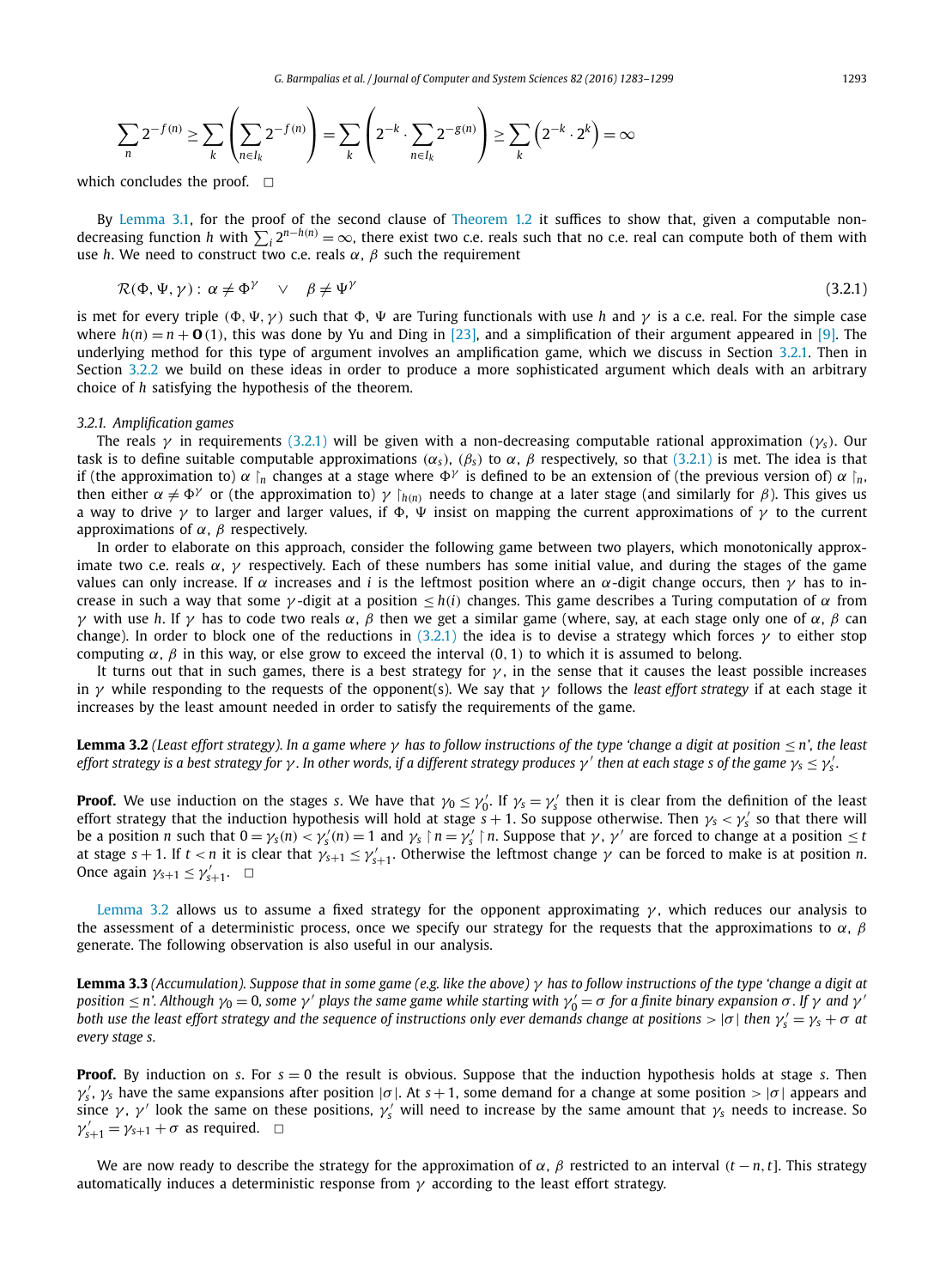<span id="page-11-0"></span>**Definition 3.4.** The *h*-load process in  $(t - n, t]$  with  $(\alpha, \beta, \gamma)$  is the process which starts with  $\alpha_0 = \beta_0 = \gamma_0 = 0$ , and at each stage  $2^{-t}$  is added alternately in  $\alpha$  and  $\beta$ . Moreover at each stage  $s + 1$ , if *k* is the least number such that  $\alpha_{s+1} |_{k \neq \alpha_{s}} |_{k}$  or  $\beta_{s+1}$   $\gamma_k \neq \beta_s$   $\gamma_k$ , we add to  $\gamma$  the least amount which can change  $\gamma \gamma_{h(k)}$ .

In more detail, the *h*-load process in  $(t - n, t]$  with  $(α, β, γ)$  is defined by the following instructions. Assume that  $α, β, γ$ have initial value 0. Repeat the following instructions until  $\alpha(i) = \beta(i) = 1$  for all  $i \in (t - n, t]$ .

- (1) If *s* odd then, let  $\alpha = \alpha + 2^{-t}$  and let *k* equal the leftmost position where a change occurs in  $\alpha$ . Also add to  $\gamma$  the least amount which causes a change in  $\gamma$   $\upharpoonright_{h(k)}$ .
- (2) If *s* even, let  $\beta = \beta + 2^{-t}$  and let *k* equal the leftmost position where a change occurs in  $\beta$ . Also add to  $\gamma$  the least amount which causes a change in  $\gamma$   $\upharpoonright_{h(k)}$ .

It is not hard to see that the above procedure describes how  $\gamma$  evolves when it tries to code  $\alpha$ ,  $\beta$  via Turing reductions with use *h* and it uses the *least effort strategy*. Player γ follows the *least effort strategy* when it increases by the least amount which can rectify the functionals holding its computations of  $\alpha$  and  $\beta$ . Note that in a realistic construction, the steps of the above strategy are supposed to happen at stages where γ currently computes the first  $t + 1$  bits of both  $\alpha$ ,  $\beta$  via  $\Phi$ ,  $\Psi$ respectively.

The following lemma says that in the special case where  $h(n) = n + \mathbf{O}(1)$ , the *h*-load process is successful at forcing  $\gamma$ to grow significantly.

**Lemma 3.5** (Atomic attack). Let  $n > 0$  and  $h(x) = x + c$  for some constant c. For any  $k > 0$  the h-load process in  $(k, k + n]$  with  $(\alpha, \beta, \gamma)$  *ends with*  $\gamma = n \cdot 2^{-k-c}$ *.* 

**Proof.** By induction: for  $n = 1$  the result is obvious. Assume that the result holds for *n*. Now pick  $k > 0$  and consider the attack using  $(k-1, k+n]$ . It is clear that up to a stage  $s<sub>0</sub>$  this will be identical to the procedure with attack interval  $(k, k+n]$ . By the induction hypothesis  $\gamma_{s_0} = n2^{-k-c}$  and  $\alpha(i) = \beta(i) = 1$  for all  $i \in (k, k+n]$ , while  $\alpha(k) = \beta(k) = 0$ . According to the next step α changes at position *k* and this forces γ to increase by  $2^{-k-c}$  since γ has no 1s to the right of position  $k+c$ . Then β does the same and since  $\gamma$  still has no 1s to the right of position  $k+c$ ,  $\gamma$  has to increase by  $2^{-k-c}$  once again. So far

$$
\gamma = n2^{-k-c} + 2^{-k-c} + 2^{-k-c} = n2^{-k-c} + 2^{-(k-1)-c}
$$

and  $\alpha(i) = \beta(i) = 0$  for all  $i \in (k, k + n]$  while  $\alpha(k) = \beta(k) = 1$ . By applying the induction hypothesis again together with [Lemma 3.3,](#page-10-0) the further increase of γ will be exactly  $n2^{-k−c}$ . So

$$
\gamma = n2^{-k-c} + 2^{-(k-1)-c} + n2^{-k-c} = (n+1) \cdot 2^{-(k-1)-c}
$$

as required.  $\square$ 

The analysis we just presented is sufficient for a construction of  $\alpha$ ,  $\beta$  which proves the second clause of [Theorem 1.2](#page-1-0) for the specific case that  $h(n) = n + O(1)$ . One only has to assign attack intervals to different versions of requirement [\(3.2.1\)](#page-10-0) and implement the *h*-load process in a priority fashion, gradually satisfying all conditions. In the next section we build on these ideas in order to deal with the general case for *h*, and in Section [3.2.3](#page-14-0) we give the formal construction of  $\alpha$ ,  $\beta$ .

#### *3.2.2. Generalised amplification games*

We wish to obtain a version of Lemma 3.5 which does not depend on a fixed choice of *h*. For ease of notation, let  $g(n) = h(n) - n$  and assume that *g* is non-decreasing.

It is tempting to think that perhaps, in this general case, the *h*-load process in  $(k, k + n]$  with  $(\alpha, \beta, \gamma)$  ends up with

$$
\gamma = 2^{-k} \cdot \sum_{i \in (k, k+n]} 2^{-g(i)} \qquad \text{(false amplification lower bound).} \tag{3.2.2}
$$

With a few simple examples, the reader can be convinced that this is not the case. Luckily, the *h*-load process does give a usable amplification effect, but in order to obtain the factor in this amplification we need to calibrate the divergence of the series  $\sum_i 2^{-g(i)}$ , by viewing *g* as a step-function.

**Definition 3.6** *(Signature of a non-decreasing function).* Let  $g : \mathbb{N} \to \mathbb{N}$  be a non-decreasing function. The *signature* of *g* is a (finite or infinite) sequence  $(c_j, I_j)$  of pairs of numbers  $c_j$  and intervals  $I_j$  (for  $j \ge 0$ ), such that  $(I_j)$  is a partition of N,  $g(x) = c_j$  for all  $x \in I_j$  and all j, and  $c_j > c_{j'}$  for  $j > j'$ . The length of the sequence  $(c_j, I_j)$  is called the length of the signature of *g*.

Note that if  $(c_j, I_j)$  is the signature of g then  $\sum_i 2^{-g(i)} = \sum_j |I_j| \cdot 2^{-c_j}$ , where in the latter sum the indices run over the length of the sequence  $(c_i, I_i)$ . More generally, if  $\overline{I}$  is an interval of numbers which are less than the length of the signature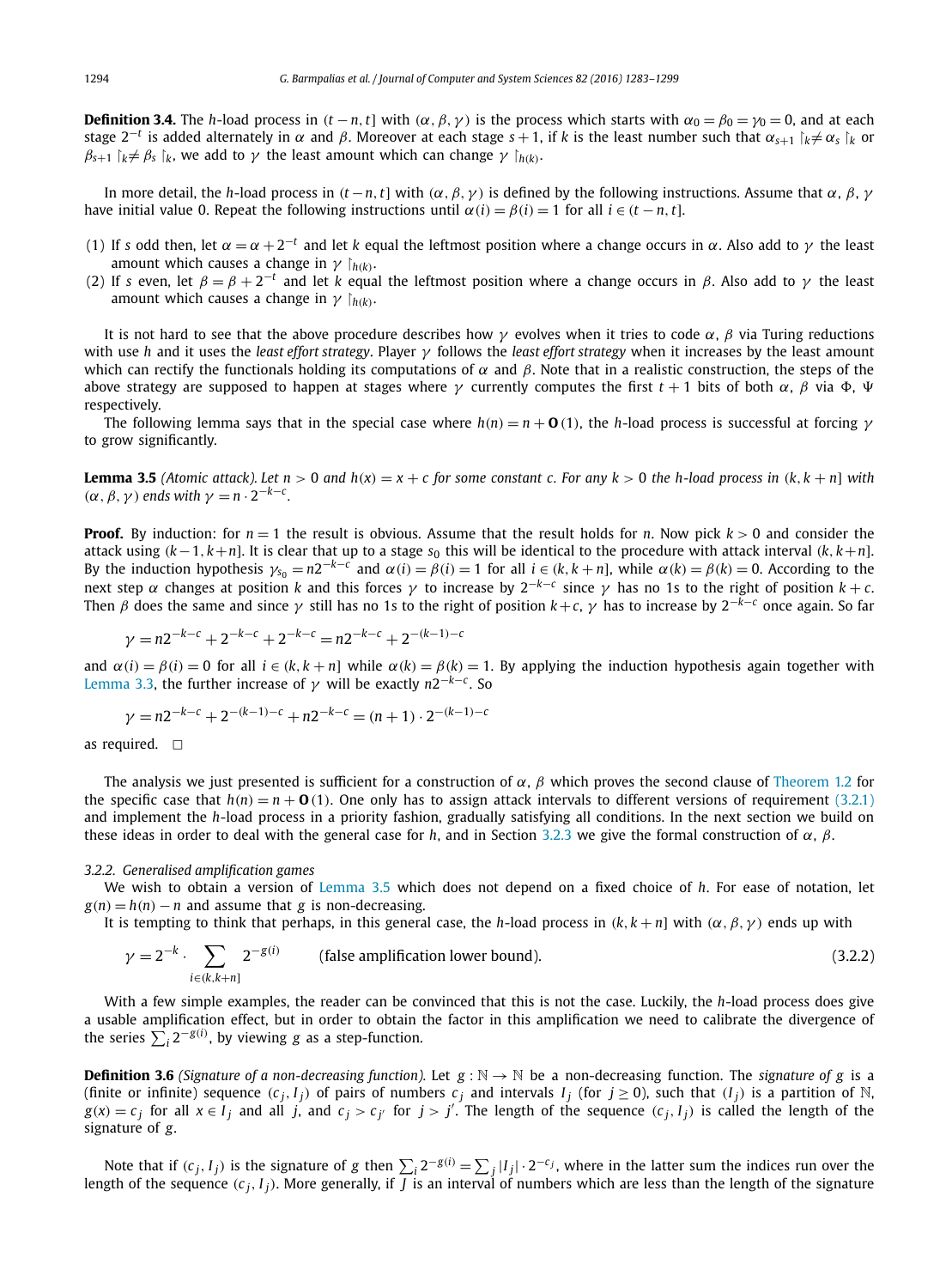<span id="page-12-0"></span>of g we have  $\sum_{i\in I}2^{-g(i)}=\sum_{j\in J}|I_j|\cdot 2^{-c_j}$  where  $I=\cup_{j\in J}I_j$ . We define a truncation operation that applies to such partial sums, in order to replace the false amplification lower bound [\(3.2.2\)](#page-11-0) with a correct lower

**Definition 3.7** *(Truncation).* Given a real number  $x \in (0, 1)$  and an increasing sequence  $(c_i)$ , for each *t* let

$$
T(x, c_t) = \sum_{i \le t} n_i \cdot 2^{-c_i} \quad \text{where} \quad x = n_0 \cdot 2^{-c_0} + n_1 \cdot 2^{-c_1} + \dots = \sum_i n_i \cdot 2^{-c_i}
$$

is the unique representation of *x* as a sum of multiples of  $2^{-c_j}$  such that  $n_{i+1} \cdot 2^{-c_{i+1}} < 2^{-c_i}$  for all *i*.

We now define a sequence of truncated sums that can be used in replacing the false lower bound [\(3.2.2\)](#page-11-0) with a valid one. These quantities depend on the sequence  $(c_j, I_j)$ , which in turn depends on the function *g*.

**Definition 3.8** (Truncated sums). Given the finite or infinite sequence  $(c_i, I_i)$  and k such that  $c_i$  and  $I_i$  are defined, the sequence of truncated sums with respect to  $k$  is defined inductively as follows  $(i < k)$ :

$$
S_k(0) = T(|I_k| \cdot 2^{-c_k}, c_{k-1})
$$
  
\n
$$
S_k(i) = T(|I_{k-i}| \cdot 2^{-c_{k-i}} + S_k(i-1), c_{k-i-1})
$$
 for  $i > 0$ .

Before we show that the *h*-load strategy with  $(\alpha, \beta, \gamma)$  forces  $\gamma$  to grow to a suitable truncated sum, we show that the truncated sums grow appropriately, assuming that  $\sum_i 2^{-g(i)}$  is unbounded. Note that for increasing *i*, the sum  $S_k(i)$ corresponds to later stages of the *<sup>h</sup>*-load strategy, and intervals *Ik*−*<sup>i</sup>* which are closer to the decimal point. This explains the decreasing indices in the above definition and the following lemma.

**Lemma 3.9** (Lower bounds on truncated sums). For each  $t < k$  we have  $S_k(t) \ge \sum_{i \le t} |I_{k-i}| \cdot 2^{-c_{k-i}} - 1$ .

**Proof.** Since  $\sum_{i \in (c_0, c_k]} 2^{-i} < 1$  it suffices to show that for each  $t < k$  we have

$$
\sum_{i \le t} |I_{k-i}| \cdot 2^{-c_{k-i}} \le S_k(t) + \sum_{i \in (c_{k-t-1}, c_k]} 2^{-i}.
$$
\n(3.2.3)

We use finite induction on  $t < k$ . For  $t = 0$ , we have  $|I_k| \cdot 2^{-c_k} - S_k(0) \le \sum_{i \in (c_{k-1}, c_k]} 2^{-i}$ . Now inductively assume that (3.2.3) holds for some *t* such that  $t < k - 1$ . Then using the induction hypothesis we have:

$$
\sum_{i \leq t+1} |I_{k-i}| \cdot 2^{-c_{k-i}} = \sum_{i \leq t} |I_{k-i}| \cdot 2^{-c_{k-i}} + |I_{k-t-1}| \cdot 2^{-c_{k-t-1}} \leq S_k(t) + \sum_{i \in (c_{k-t-1}, c_k]} 2^{-i} + |I_{k-t-1}| \cdot 2^{-c_{k-t-1}}.
$$

But  $S_k(t) + |I_{k-t-1}| \cdot 2^{-c_{k-t-1}}$  is clearly bounded above by  $T(S_k(t) + |I_{k-t-1}| \cdot 2^{-c_{k-t-1}}, c_{k-t-2}) + \sum_{i \in (c_{k-t-2}, c_{k-t-1}]} 2^{-i}$ . So:

$$
\sum_{i \leq t+1} |I_{k-i}| \cdot 2^{-c_{k-i}} \leq T(S_k(t) + |I_{k-t-1}| \cdot 2^{-c_{k-t-1}}, c_{k-t-2}) + \sum_{i \in (c_{k-t-2}, c_k]} 2^{-i} = S_k(t+1) + \sum_{i \in (c_{k-t-2}, c_k]} 2^{-i},
$$

which concludes the induction step and the proof.  $\Box$ 

Now, in general, the signature of *g* may be finite or infinite. The case in which this signature is finite, however, corresponds to the situation  $h(n) = n + \mathbf{0}$  (1), which was previously dealt with by Yu and Ding in [\[23\],](#page-15-0) as discussed earlier. For ease of notation, *we therefore assume from now on that the signature of g is infinite*.

Suppose that we apply the *h*-load process in  $I = \bigcup_{j \in [k-t, k]} I_j$ . Then we want to show that  $\gamma$  will be larger than  $2^{-m} \cdot S_k(t)$ by the end of the process, where *m* is the least element of *I*. We will derive this (see [Corollary 3.11\)](#page-13-0) from the following more general result, which can be proved by induction. We note that in  $(3.2.5)$ , in the trivial case where  $t = 0$  we let  $S_k(t-1) := 0.$ 

**Lemma 3.10.** Let  $g : \mathbb{N} \to \mathbb{N}$  be a non-decreasing computable function with signature  $(c_i, I_i)$  (of infinite length), let  $h(x) = x + g(x)$ and suppose  $t \le k$ . If m is either inside  $I_{k-t}$  or is the largest number which is less than all numbers in  $I_{k-t}$ , then the final value of  $\gamma$ *after the h-load process with*  $(\alpha, \beta, \gamma)$  *in the interval* 

$$
(m, \max I_{k-t}] \cup (\bigcup_{i \in (k-t,k]} I_i) \tag{3.2.4}
$$

*has the property that*

$$
T(2^m \cdot \gamma, c_{k-t}) = S_k(t-1) + (\max I_{k-t} - m) \cdot 2^{-c_{k-t}}.
$$
\n(3.2.5)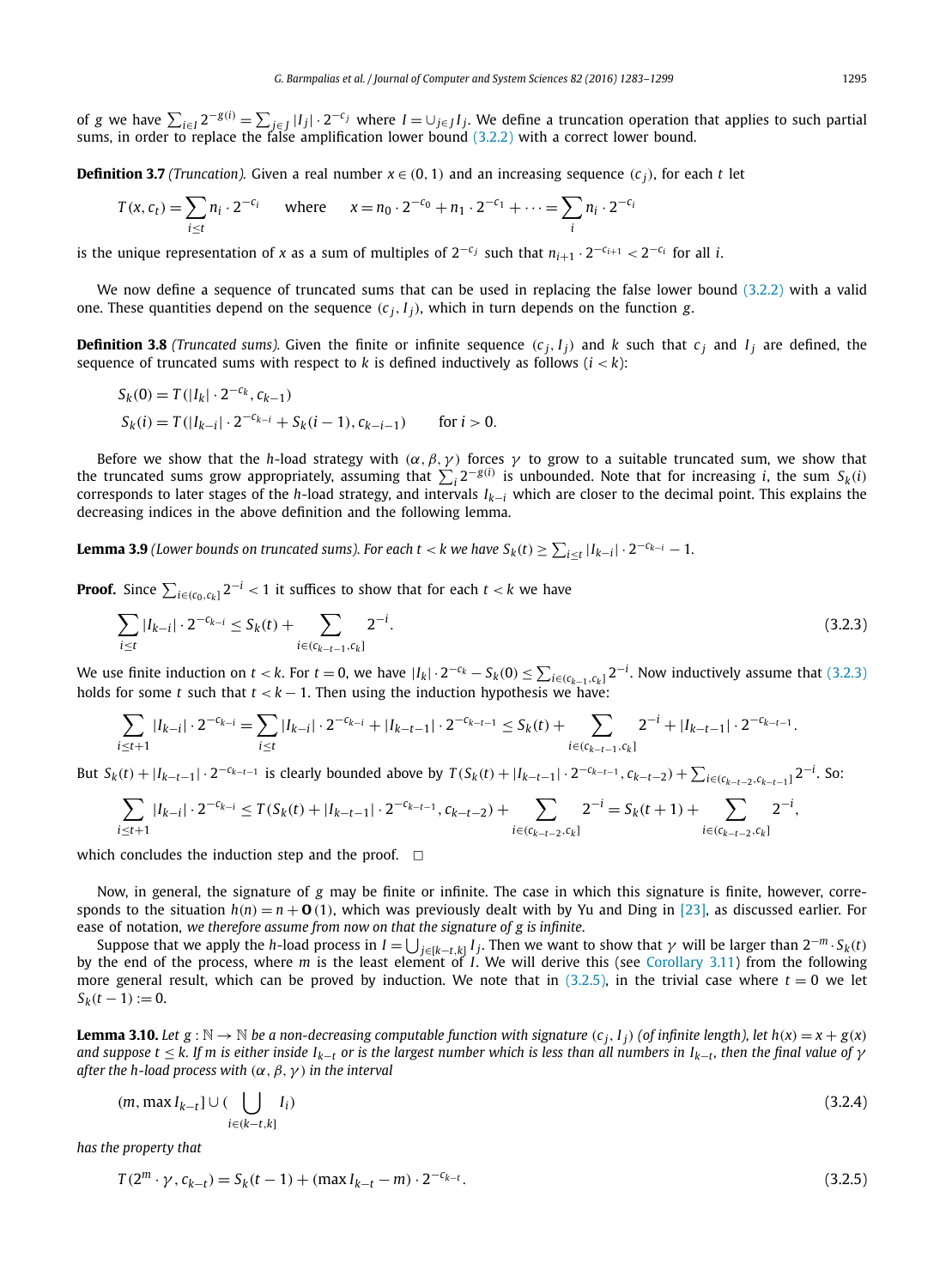<span id="page-13-0"></span>**Proof.** We use finite induction on the numbers  $t \leq k$  and the numbers  $m$  in  $I_{k-t} \cup \{\min I_{k-t} - 1\}$ . For the case when  $t = 0$ , the *h*-load process occurs in the interval  $(m, \max I_k)$ , where *m* is either min  $I_k - 1$  or any number in  $I_k$ . In this case, by [Lemma 3.5](#page-11-0) we have  $T(2^m \cdot \gamma, c_k) = (\max I_k - m) \cdot 2^{-c_k}$ . Therefore in this case [\(3.2.5\)](#page-12-0) holds.

Now consider some *t* > 0 (and, of course, *t*  $\leq k$ ) and any  $m \in [\min I_{k-t}-1, \max I_{k-t})$ , and inductively assume that when the attack occurs in the interval

$$
(m+1, \max I_{k-t}] \cup (\bigcup_{i \in (k-t,k]} I_i) \tag{3.2.6}
$$

the final value of  $\gamma$  satisfies

$$
T(2^{m+1} \cdot \gamma, c_{k-t}) = S_k(t-1) + (\max I_{k-t} - m - 1) \cdot 2^{-c_{k-t}}.
$$
\n(3.2.7)

Note that this conclusion follows from the induction hypothesis, even in the case that  $m = \max l_{k-t} - 1$ , since then the induction hypothesis gives:

$$
T(2^{m+1} \cdot \gamma, c_{k-(t-1)}) = S_k(t-2) + |I_{k-(t-1)}| \cdot 2^{-c_{k-(t-1)}}.
$$
\n(3.2.8)

Now if we let the r.h.s. equal δ, then by definition  $T(δ, c<sub>k-t</sub>) = S<sub>k</sub>(t-1)$ , giving (3.2.7), as required.

There are two qualitatively different cases regarding the value of  $m + 1$ . The first one is when  $m + 1 = \max I_{k-t}$ , which means that  $m + 1$  is the first number in the latest interval  $I_{k-t}$ . The other case is when  $m + 1 < \max I_{k-t}$  and  $m + 1 \ge$ min *I<sub>k−t</sub>*. What is special in the first case is that half-way through the *h*-load process in the interval [\(3.2.4\),](#page-12-0) when  $\alpha$ (*m* + 1) changes, this is the first time that some  $\alpha(i)$  change requires  $\gamma$  to change on digit  $i + c_{k-t}$  (or before that). All previous requests on γ required a change at  $i + c_{k-t+s}$  for  $s > 0$ . In other words, the case  $m + 1 = \max I_{k-t}$  is special because it is when we cross into a new interval. Despite this apparent difference between the two cases, they can be dealt with uniformly, as we now show.

The attack on the interval [\(3.2.4\)](#page-12-0) can be partitioned into three phases. Let  $\ell$  be the maximum of the interval [\(3.2.4\).](#page-12-0) Recall that each stage of this attack consists of adding  $2^{-\ell}$  alternately to  $\alpha$  and  $\beta$ . The first phase of the attack consists of those stages up to the point where  $\alpha(m+1) = \beta(m+1) = 0$  and  $\alpha(i) = \beta(i) = 1$  for all *i* in the interval (3.2.6). According to the induction hypothesis, at the end of the first phase of the attack (3.2.7) holds. By the definition of *Sk(t* − 1*)*, this number is an integer multiple of  $2^{-c_{k-t}}$ . At the next stage of the attack,  $\alpha(m + 1)$  will turn from 0 to 1, forcing γ to change at position  $m + 1 + c_{k-t}$  or higher. This means that  $T(\gamma, m + 1 + c_{k-t})$  will increase by  $2^{-m-1-c_{k-t}}$ , because it does not have any 1s after position  $m+1+c_{k-t}$ . In other words,  $T(2^{m+1} \cdot \gamma, c_{k-t})$  will increase by  $2^{-c_{k-t}}$ . Then  $\beta(m+1)$  will turn from 0 to 1, forcing  $\gamma$  to change again at position  $m+1+c_{k-t}$  or higher. This means that  $T(2^{m+1} \cdot \gamma, c_{k-t})$  will increase by another 2<sup>−*c<sub>k−t</sub>*. The latter two stages make up the second phase of the attack. The third and final phase consists of all remaining</sup> stages of the attack. At the end of the second phase  $T(2^{m+1} \cdot \gamma, c_{k-t})$  has increased by

$$
2 \cdot 2^{-c_{k-t}} + S_k(t-1) + (\max I_{k-t} - m - 1) \cdot 2^{-c_{k-t}}
$$

compared to its initial value (which was 0). By applying the induction hypothesis and the accumulation lemma [\(Lemma 3.3\)](#page-10-0), at the end of the attack  $T(2^{m+1} \cdot \gamma, c_{k-t})$  then equals:

$$
2 \cdot 2^{-c_{k-t}} + 2 \cdot (S_k(t-1) + (\max I_{k-t} - m - 1) \cdot 2^{-c_{k-t}}) = 2 \cdot (S_k(t-1) + (\max I_{k-t} - m) \cdot 2^{-c_{k-t}}).
$$

By definition  $S_k(t-1)$  is an integer multiple of  $2^{-c_k-t}$ . The equation above therefore establishes [\(3.2.5\)](#page-12-0) as required, since if  $T(2^{m+1} \cdot \alpha, c) = 2 \cdot C$  where C is an integer multiple of  $2^{-c}$ , then  $T(2^m \cdot \alpha, c) = C$ . This concludes the induction step and the proof of the lemma.  $\square$ 

The main construction employs *h*-load processes in unions of consecutive intervals  $I_i$  from the signature of *g*. So we only need the following special case of [Lemma 3.10.](#page-12-0)

**Corollary 3.11** (Lower bound). Let  $g : \mathbb{N} \to \mathbb{N}$  be a non-decreasing computable function with infinite signature  $(c_i, I_i)$ , and let  $h(x) =$  $x + g(x)$ . The final value of  $\gamma$  after the h-load process with  $(\alpha, \beta, \gamma)$  in the interval  $I = \bigcup_{j \in [k-t,k]} I_j$  is at least  $2^{-m} \cdot S_k(t)$ , where m *is the largest number less than all elements of I.*

**Proof.** Since *m* is the largest number which is less than all numbers in  $I_{k-t}$ , we have  $|I_{k-t}| = \max I_{k-t} - m$ , so by the definition of the reduced sums and [Lemma 3.10](#page-12-0) we get

$$
T(2^m \cdot \gamma, c_{k-t}) = S_k(t-1) + |I_{k-t}| \cdot 2^{-c_{k-t}}
$$

so

$$
T(2^m \cdot \gamma, c_{k-t-1}) \ge T(T(2^m \cdot \gamma, c_{k-t}), c_{k-t-1}) = T(S_k(t-1) + |I_{k-t}| \cdot 2^{-c_{k-t}}, c_{k-t-1}) = S_k(t),
$$

which means that  $\gamma \geq 2^{-m} \cdot S_k(t)$ .  $\Box$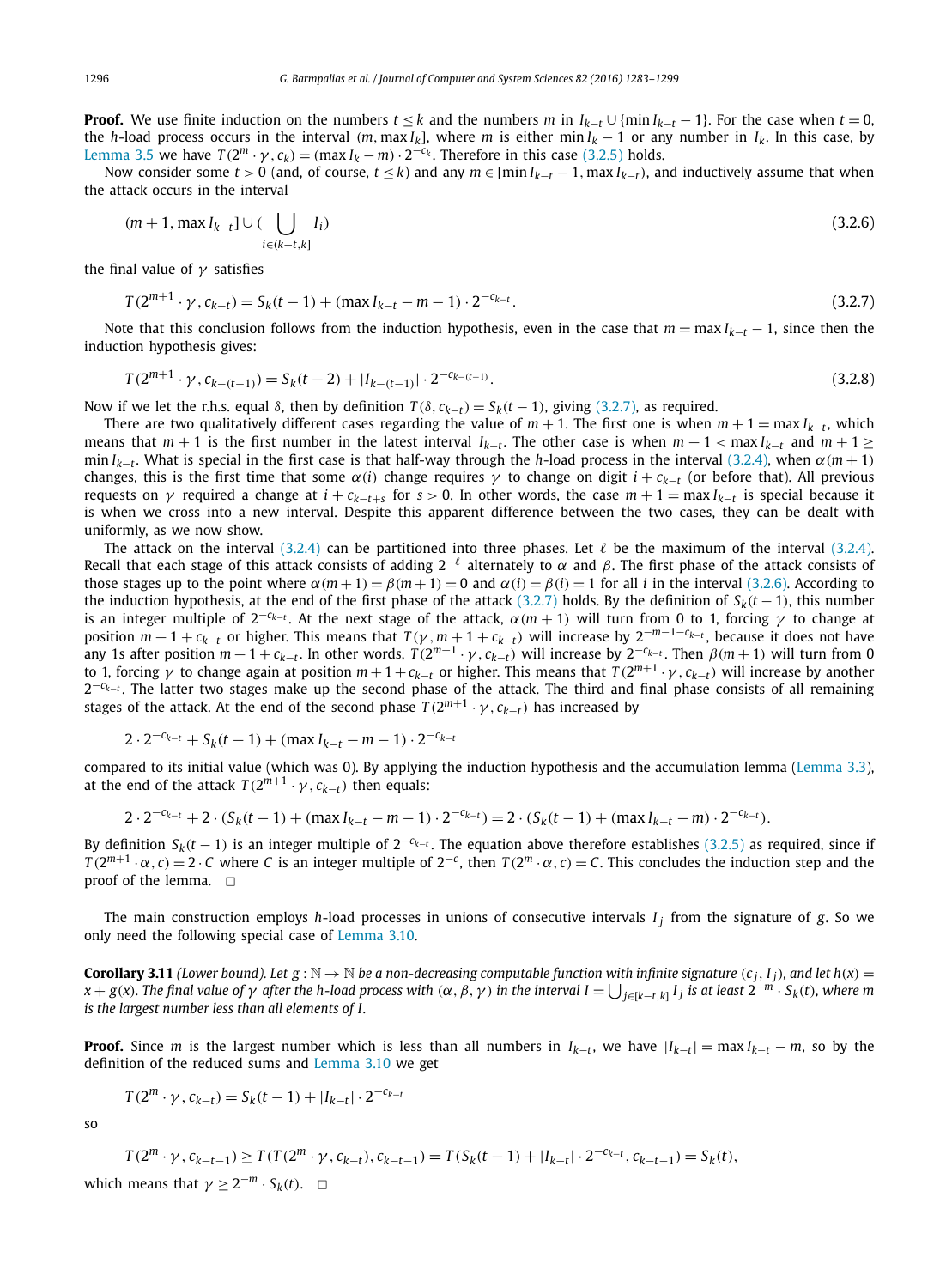<span id="page-14-0"></span>We are ready to describe an explicit construction of two reals  $\alpha$ ,  $\beta$  establishing the second clause of [Theorem 1.2](#page-1-0) for the (remaining) case that *g* has infinite signature.

# *3.2.3. Construction of the two reals and verification*

Let g be a non-decreasing computable function with infinite signature such that  $\sum_i 2^{-g(i)} = \infty$ , and let  $h(x) = x + g(x)$ . Let  $(\Phi_e, \Psi_e, \gamma_e)$  be an effective enumeration of all triples of Turing functionals  $\Phi_e$ ,  $\overline{\Psi}_e$ , and c.e. reals  $\gamma_e$ . According to the discussion at the beginning of Section [3.2,](#page-9-0) for the proof of the second clause of [Theorem 1.2,](#page-1-0) it suffices to construct two c.e. reals  $\alpha$ ,  $\beta$  such that the following requirements are met.

$$
\mathcal{R}_e: \alpha \neq \Phi_e^{\gamma_e} \quad \lor \quad \beta \neq \Psi_e^{\gamma_e}.
$$
\n(3.2.9)

Let  $(c_i, I_i)$  be as specified in [Definition 3.6.](#page-11-0) The construction consists of assigning appropriate intervals  $I_e$  to the requirements  $\mathcal{R}_e$  and implementing the *h*-load process with  $(\alpha, \beta, \gamma_e)$  in  $I_e$  independently for each *e*, in a priority fashion. We start with the definition of the intervals  $J_e$ , which is informed by the lower bound established in [Corollary 3.11.](#page-13-0) We define a computable increasing sequence  $(n_i)$  inductively and define:

$$
J_e = \bigcup_{j \in (n_e, n_{e+1}]} I_j.
$$

Let  $n_0 = 1$ . Given  $n_e$ , let  $n_{e+1}$  be the least number which is greater than  $n_e$  and such that if *m* is the largest number in  $I_{n_e}$ then:

$$
2^{-m} \cdot S_{n_{e+1}}(n_{e+1} - n_e) > 1.
$$

According to our hypothesis concerning *g* and [Lemma 3.9,](#page-12-0) such a number  $n_{e+1}$  exists, so the definition of  $(n_i)$  is sound. Fix a universal enumeration with respect to which we can approximate the Turing functionals  $\Phi_e$ ,  $\Psi_e$  and the c.e. reals  $\gamma_e$ . The suffix '[*s*]' on a formal expression means the approximation of the expression at stage *s* of the universal enumeration. The stages of the construction are the stages of the universal enumeration. Recall from [Definition 3.4](#page-11-0) that each step in the *h*-load process on *J<sub>e</sub>* consists of adding  $2^{-n_{e+1}}$  alternately to  $\alpha$  and  $\beta$ . According to this process, we will only allow  $\mathcal{R}_e$  to act at most  $2^{n_{e+1}-n_e} - 1$  times for each of α, β. We say that strategy  $\mathcal{R}_e$  is *active* at stage *s* if:

- (a)  $\alpha(t)[s] = \Phi_e^{\gamma_e}(t)[s]$  and  $\beta(t)[s] = \Psi_e^{\gamma_e}(t)[s]$  for all  $t \in \bigcup_{i \leq e} J_i$ .
- (b) strategy  $\mathcal{R}_e$  has acted less than  $2 \cdot (2^{n_{e+1}-n_e}-1)$  many times in previous stages.

*Construction* At each stage *s*, if there exists no *e* such that  $\mathcal{R}_e$  is active, then go to the next stage. Otherwise, let *e* be the least such. We say that *s* is an '*e*-stage'. If there has not been a previous *e*-stage, or if β was increased at the most recent *e*-stage, then add  $2^{-n_{e+1}}$  to α and say that  $\mathcal{R}_e$  acts on α at stage *s*. Otherwise add  $2^{-n_{e+1}}$  to β and say that  $\mathcal{R}_e$  acts on β. Go to the next stage.

We now verify that the construction produces approximations to reals  $\alpha$ ,  $\beta$  such that requirement  $\mathcal{R}_e$  is met for each  $e$ . Note that  $\mathcal{R}_e$  is only allowed to act at most  $2^{n_{e+1}-n_e}-1$  times for each of α, β. This means that no action of  $\mathcal{R}_e$  can change a digit of  $\alpha$  or  $\beta$  which is outside *J<sub>e</sub>*. In particular, the approximations to  $\alpha$  and  $\beta$  that are defined in the construction converge to two reals in [0*,* 1].

Finally, we show that for each  $e$ , requirement  $\mathcal{R}_e$  is met and is active at only finitely many stages. Inductively suppose that this is the case for  $\mathcal{R}_i$ ,  $i < e$ . Note that  $\mathcal{R}_e$  can only be active when it has acted less than  $2 \cdot (2^{n_{e+1}-n_e} - 1)$  many times. Therefore, by the construction and the induction hypothesis, *R<sup>e</sup>* is only active at finitely many stages. It remains to show that  $\mathcal{R}_e$  is met. Towards a contradiction, suppose that this is not the case. Then for some c.e. real  $\gamma'_e$  (the one that follows the least effort strategy with respect to  $\alpha$ ,  $\beta$ ) throughout a subsequence  $s_i$ ,  $i < k$  of the stages of the construction, the triple  $(\alpha, \beta, \gamma'_e)$  follows a complete h-load process in  $J_e$ . By [Corollary 3.11,](#page-13-0) it follows that  $\gamma'_e \geq 2^{-n_e} \cdot S_{n_{e+1}}(n_{e+1} - n_e)$  and by the choice of  $J_e$  we have  $\gamma'_e > 1$ . Since the functionals  $\Phi_e$ ,  $\Psi_e$  have use-function  $x + g(x)$ , if  $\gamma_e \neq \gamma'_e$  then the approximations to  $γ_e$  in the stages  $s_i$ ,  $i < k$  can be seen as a suboptimal response to the changes of the bits of  $α$ ,  $β$  in  $J_e$  according to the amplification games of Section [3.2.1.](#page-10-0) In particular, according to [Lemma 3.2](#page-10-0) and [Lemma 3.3,](#page-10-0) we have γ*e*[*s<sub>i</sub>*] ≥ γ*e*<sup>[</sup>*s<sub>i</sub>*] for each *i* < *k*. This means that  $\gamma_e > 1$ , which contradicts the fact that  $\gamma_e \in [0, 1]$ . We conclude that  $\mathcal{R}_e$  is satisfied.

# **4. Proof of [Theorem 1.5](#page-3-0)**

Recall the following theorem.

**Theorem 1.5.** Let **a** be a c.e. Turing degree and let  $\Omega$  be (an instance of) Chaitin's halting probability.

- *(1)* If **a** is array computable, then every real in **a** is computable from  $\Omega$  with identity use.
- *(2)* Otherwise there exists a c.e. real in **a** which is not computable from  $\Omega$  with use  $n + \log n$ .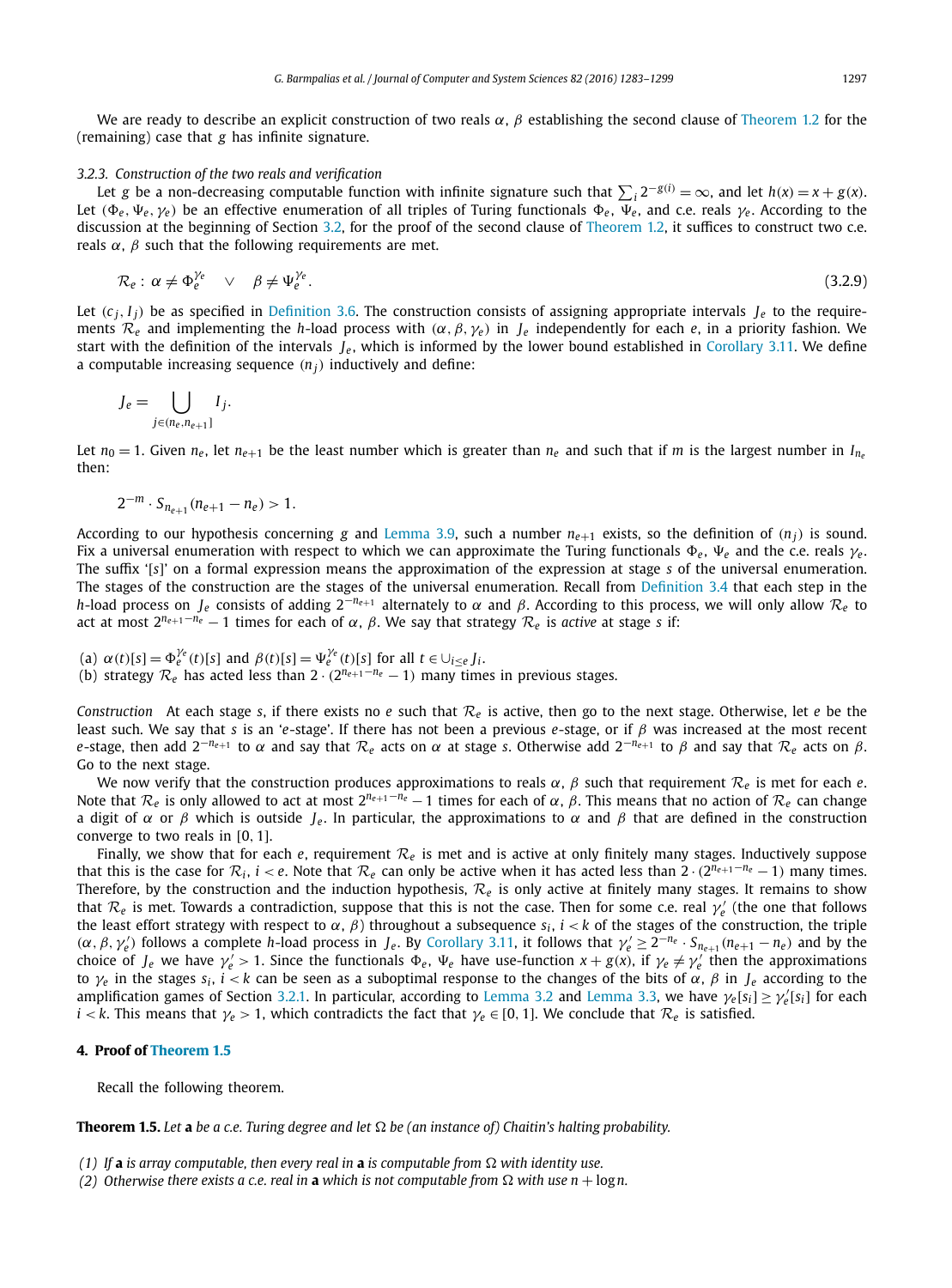<span id="page-15-0"></span>[Theorem 1.5](#page-3-0) can be obtained directly by an application of the methods in [4, Sections 4.2 and 4.3] to the construction in the proof of [Theorem 1.2](#page-1-0) (b). Since there are no new ideas involved in this application, and in the interest of space, we merely sketch the argument. In [4, Section 4.2] it was shown that if  $\alpha$  is in a c.e. array computable degree, then it is computable from  $\sum_n g(n) \cdot 2^{-n}$  with identity use, where  $g = \mathbf{0}(n)$  is a function with a nondecreasing computable approximation. It is not hard to see that this implies that  $\alpha$  is computable from  $\Omega$  with identity use, which is clause (1) of [Theorem 1.5.](#page-3-0)

In [4, Section 4.3] it was shown that if **a** is an array noncomputable c.e. degree, then there exist two c.e. reals in such that no c.e. real can compute both of them with use  $n + O(1)$ . This result was obtained by the application of array noncomputable permitting to the construction in [23] (which obtained two c.e. reals with the above property). The same can be done in entirely similar way to the construction in the proof of [Theorem 1.2](#page-1-0) (2), which is structurally similar to the construction in [23]. This extension of our argument in Section [3.2](#page-9-0) shows that the two c.e. reals of the second clause of [Theorem 1.2](#page-1-0) (1) can be found in any array noncomputable c.e. degree. If we choose  $h(n) = n + \log n$  in this theorem, we obtain the second clause of [Theorem 1.5.](#page-3-0)

#### **5. Conclusion and a conjecture**

Chaitin's omega numbers are known to compute the solutions to many interesting problems, and to do so with access only to a short initial segments of the oracle. Although  $\Omega$  contains the same information as the halting problem, this information is much more tightly packed into short initial segments. Despite these well-known facts, little was known about the number of bits of  $\Omega$  that are needed to compute halting probabilities or c.e. sets, and in particular the asymptotically optimal use of the oracle in such computations.

In this work we provide answers to these questions, and expose various connections with current research in algorithmic randomness. Moreover, our results point to several other open problems which appear to be an interesting direction of research.

Barmpalias and Lewis-Pye [7] showed that there exists a c.e. real which is not computable from any omega number with use  $n + O(1)$ . Another proof of this result (which was used to obtain a characterisation of the degrees of the c.e. reals with this property) was given in [4, Section 4.3]. We conjecture that this holds more generally in the spirit of this paper. In particular, if *g* is a computable non-decreasing function such that  $\sum_i 2^{-g(i)} = \infty$ , we conjecture that there exists a c.e. real which is not computable by any omega number with use  $g(n) + n$ .

# **References**

- [1] Klaus [Ambos-Spies,](http://refhub.elsevier.com/S0022-0000(16)30030-7/bib4D65726B6C656261726D70s1) Decheng Ding, Yun Fan, Wolfgang Merkle, Maximal pairs of computably enumerable sets in the computably Lipschitz degrees, Theory [Comput.](http://refhub.elsevier.com/S0022-0000(16)30030-7/bib4D65726B6C656261726D70s1) Syst. 52 (1) (January 2013) 2–27.
- [2] George Barmpalias, [Computably](http://refhub.elsevier.com/S0022-0000(16)30030-7/bib44424C503A636F6E662F6369652F4261726D70616C6961733035s1) enumerable sets in the Solovay and the strong weak truth table degrees, in: S. Barry Cooper, Benedikt Löwe, Leen [Torenvliet](http://refhub.elsevier.com/S0022-0000(16)30030-7/bib44424C503A636F6E662F6369652F4261726D70616C6961733035s1) (Eds.), CiE, in: Lecture Notes in Computer Science, vol. 3526, Springer, 2005, pp. 8–17.
- [3] Laurent Bienvenu, Rod G. Downey, [Kolmogorov](http://refhub.elsevier.com/S0022-0000(16)30030-7/bib44424C503A636F6E662F73746163732F4269656E76656E75443039s1) complexity and Solovay functions, in: Susanne Albers, Jean-Yves Marion (Eds.), STACS, in: LIPIcs, vol. 3, Schloss Dagstuhl – [Leibniz-Zentrum](http://refhub.elsevier.com/S0022-0000(16)30030-7/bib44424C503A636F6E662F73746163732F4269656E76656E75443039s1) fuer Informatik, Germany, 2009, pp. 147–158.
- [4] George Barmpalias, Rodney Downey, Noam Greenberg, Working with strong [reducibilities](http://refhub.elsevier.com/S0022-0000(16)30030-7/bib494F504F52542E3035363738343931s1) above totally ω-c.e. and array computable degrees, Trans. Am. Math. Soc. 362 (2) (2010) [777–813.](http://refhub.elsevier.com/S0022-0000(16)30030-7/bib494F504F52542E3035363738343931s1)
- [5] Charles H. Bennett, On random and [hard-to-describe](http://refhub.elsevier.com/S0022-0000(16)30030-7/bib62656E6E6574747265616C3739s1) numbers, Technical report, IBM Watson Research Center Yorktown Heights, Heights, NY 10598, USA, 3 May [1979.](http://refhub.elsevier.com/S0022-0000(16)30030-7/bib62656E6E6574747265616C3739s1)
- [6] George Barmpalias, Rupert Hölzl, Andrew E.M. Lewis, Wolfgang Merkle, Analogues of Chaitin's omega in the computably [enumerable](http://refhub.elsevier.com/S0022-0000(16)30030-7/bib69706C2F4261726D70616C696173484C4D3133s1) sets, Inf. Process. Lett. [113 \(5–6\)](http://refhub.elsevier.com/S0022-0000(16)30030-7/bib69706C2F4261726D70616C696173484C4D3133s1) (2013) 171–178.
- [7] George Barmpalias, Andrew E.M. Lewis, A c.e. real that cannot be [sw-computed](http://refhub.elsevier.com/S0022-0000(16)30030-7/bib6A666C42616961734C3036s1) by any omega number, Notre Dame J. Form. Log. 47 (2) (2006) 197–209.
- [8] George Barmpalias, Andrew E.M. Lewis, The ibT degrees of computably [enumerable](http://refhub.elsevier.com/S0022-0000(16)30030-7/bib424C696254s1) sets are not dense, Ann. Pure Appl. Logic 141 (1–2) (2006) 51–60.
- [9] George [Barmpalias,](http://refhub.elsevier.com/S0022-0000(16)30030-7/bib424C30352E35s1) Andrew E.M. Lewis, Random reals and Lipschitz continuity, Math. Struct. Comput. Sci. 16 (5) (2006) 737–749.
- [10] George Barmpalias, Andrew E.M. Lewis, Randomness and the linear degrees of [computability,](http://refhub.elsevier.com/S0022-0000(16)30030-7/bib4D5232323836343134s1) Ann. Pure Appl. Logic 145 (3) (2007) 252–257.
- [11] Laurent Bienvenu, Wolfgang Merkle, André Nies, Solovay functions and K-triviality, in: 28th Annual [Symposium](http://refhub.elsevier.com/S0022-0000(16)30030-7/bib4269656E76656E754D4E3131s1) on Theoretical Aspects of Computer Science (STACS 2011), Schloss Dagstuhl – LIPIcs 9, 2011, [pp. 452–463.](http://refhub.elsevier.com/S0022-0000(16)30030-7/bib4269656E76656E754D4E3131s1)
- [12] Cristian S. Calude, Michael J. Dinneen, Exact [approximations](http://refhub.elsevier.com/S0022-0000(16)30030-7/bib696A62632F43616C756465443037s1) of omega numbers. I, J. Bifurc. Chaos 17 (6) (2007) 1937–1954.
- [13] Cristian S. Calude, Michael J. Dinneen, Chi-Kou Shu, Computing a glimpse of [randomness,](http://refhub.elsevier.com/S0022-0000(16)30030-7/bib43616C75646544533032s1) Exp. Math. 11 (3) (2002) 361–370.
- [14] Gregory J. Chaitin, A theory of program size formally identical to [information](http://refhub.elsevier.com/S0022-0000(16)30030-7/bib4D5230343131383239s1) theory, J. Assoc. Comput. Mach. 22 (1975) 329–340.
- [15] Gregory J. Chaitin, [Incompleteness](http://refhub.elsevier.com/S0022-0000(16)30030-7/bib6368616974696E696E636F6D70s1) theorems for random reals, Adv. Appl. Math. 8 (1987) 119–146.
- [16] Christian Calude, Peter Hertling, Bakhadyr [Khoussainov,](http://refhub.elsevier.com/S0022-0000(16)30030-7/bib43616C7564652E486572746C696E672E65613A3031s1) Yongge Wang, Recursively enumerable reals and Chaitin  $\Omega$  numbers, Theor. Comput. Sci. [255 \(1–2\)](http://refhub.elsevier.com/S0022-0000(16)30030-7/bib43616C7564652E486572746C696E672E65613A3031s1) (2001) 125–149.
- [17] Cristian Calude, André Nies, Chaitin omega numbers and strong [reducibilities,](http://refhub.elsevier.com/S0022-0000(16)30030-7/bib43616C7564654E3937s1) J. Univers. Comput. Sci. 3 (11) (1997) 1162–1166.
- [18] Adam R. Day, The computable Lipschitz degrees of computably [enumerable](http://refhub.elsevier.com/S0022-0000(16)30030-7/bib6170616C2F4461793130s1) sets are not dense, Ann. Pure Appl. Logic 161 (12) (2010) 1588–1602.
- [19] Rod G. Downey, Denis Hirshfeldt, Algorithmic [Randomness](http://refhub.elsevier.com/S0022-0000(16)30030-7/bib726F64656E6973626F6F6Bs1) and Complexity, Springer, 2010.
- [20] Rod G. Downey, Denis R. Hirschfeldt, Geoff LaForte, [Randomness](http://refhub.elsevier.com/S0022-0000(16)30030-7/bib4D5232303330353132s1) and reducibility, J. Comput. Syst. Sci. 68 (1) (2004) 96–114.
- [21] Rod G. Downey, Denis Hirschfeldt, André Nies, Randomness, [computability](http://refhub.elsevier.com/S0022-0000(16)30030-7/bib44484Es1) and density, SIAM J. Comput. 31 (2002) 1169–1183.
- [22] Rod G. Downey, Carl G. Jockusch Jr., Michael Stob, Array nonrecursive sets and genericity, in: [Computability,](http://refhub.elsevier.com/S0022-0000(16)30030-7/bib444A5332s1) Enumerability, Unsolvability: Directions in Recursion Theory, in: London [Mathematical](http://refhub.elsevier.com/S0022-0000(16)30030-7/bib444A5332s1) Society Lecture Notes Series, vol. 224, Cambridge University Press, 1996, pp. 93–104.
- [23] Decheng Ding, Liang Yu, There is no [sw-complete](http://refhub.elsevier.com/S0022-0000(16)30030-7/bib44696E67593034s1) c.e. real, J. Symb. Log. 69 (4) (2004) 1163–1170.
- [24] Santiago Figueira, Frank Stephan, Guohua Wu, [Randomness](http://refhub.elsevier.com/S0022-0000(16)30030-7/bib6A632F466967756569726153573036s1) and universal machines, J. Complex. 22 (6) (2006) 738–751.
- [25] Martin Gardner, The random number omega bids fair to hold the [mysteries](http://refhub.elsevier.com/S0022-0000(16)30030-7/bib62656E6E65743739s1) of the universe, Sci. Am. 241 (1979) 20–34.
- [26] Rupert Hölzl, Thorsten Kräling, Wolfgang Merkle, [Time-bounded](http://refhub.elsevier.com/S0022-0000(16)30030-7/bib686F6C7A6C4D65726B4B72613039s1) Kolmogorov complexity and Solovay functions, in: Mathematical Foundations of Computer Science, 2009, in: Lecture Notes in Comput. Sci., vol. 5734, Springer, 2009, [pp. 392–402.](http://refhub.elsevier.com/S0022-0000(16)30030-7/bib686F6C7A6C4D65726B4B72613039s1)